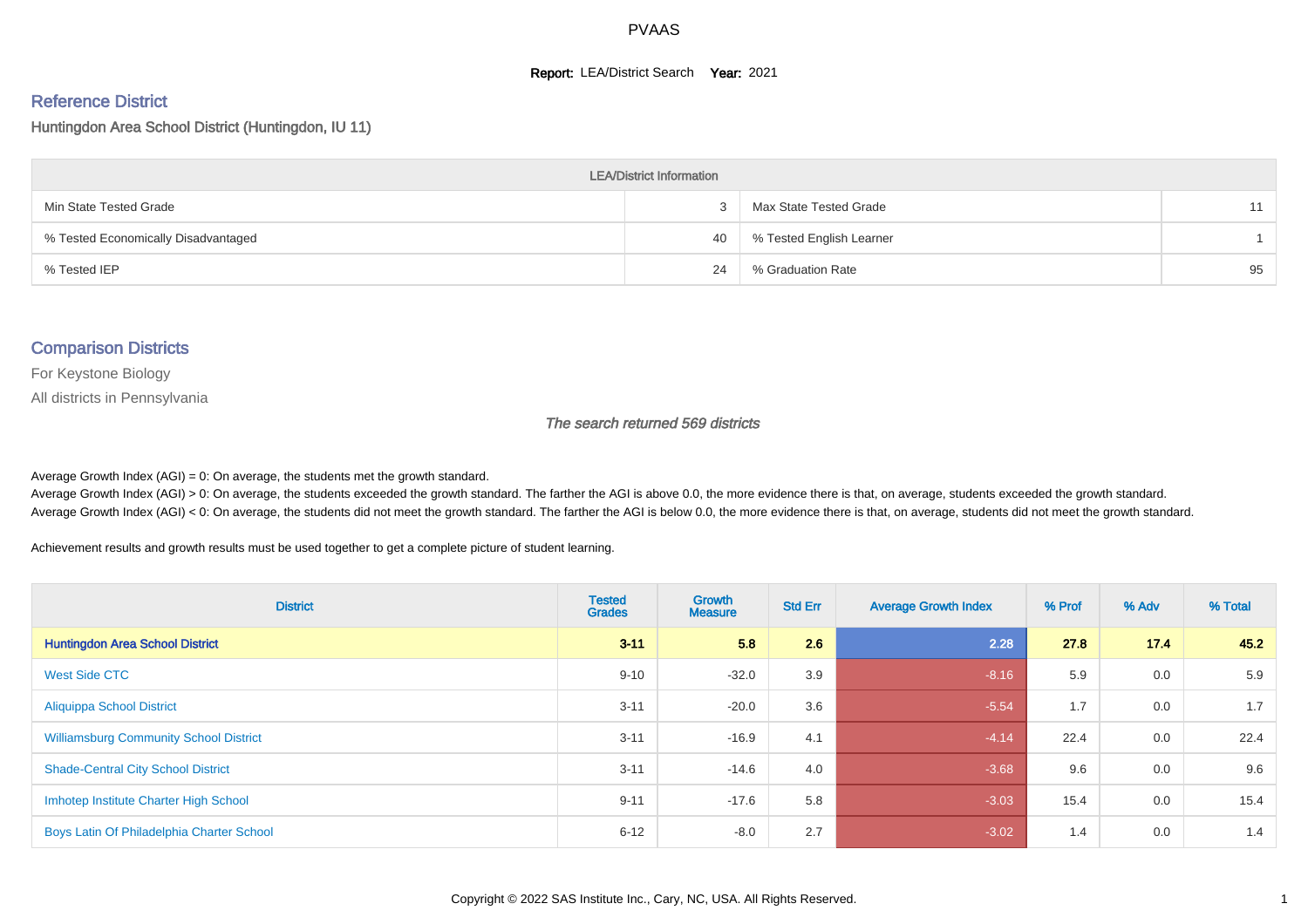| <b>District</b>                                         | <b>Tested</b><br><b>Grades</b> | <b>Growth</b><br><b>Measure</b> | <b>Std Err</b> | <b>Average Growth Index</b> | % Prof | % Adv   | % Total |
|---------------------------------------------------------|--------------------------------|---------------------------------|----------------|-----------------------------|--------|---------|---------|
| <b>Huntingdon Area School District</b>                  | $3 - 11$                       | 5.8                             | 2.6            | 2.28                        | 27.8   | 17.4    | 45.2    |
| <b>Innovative Arts Academy Charter School</b>           | $6 - 11$                       | $-7.2$                          | 2.5            | $-2.83$                     | 2.0    | 0.0     | $2.0\,$ |
| La Academia Partnership Charter School                  | $6 - 11$                       | $-15.5$                         | 5.7            | $-2.70$                     | 2.3    | 0.0     | 2.3     |
| <b>Lawrence County CTC</b>                              | $10 - 11$                      | $-9.8$                          | 3.7            | $-2.68$                     | 7.3    | 0.0     | 7.3     |
| Perseus House Charter School Of Excellence              | $6 - 11$                       | $-6.4$                          | 2.6            | $-2.50$                     | 0.9    | 0.0     | 0.9     |
| <b>Sto-Rox School District</b>                          | $3 - 10$                       | $-7.0$                          | 3.5            | $-1.99$                     | 3.2    | 0.0     | 3.2     |
| <b>Chester Charter Scholars Academy Charter School</b>  | $3 - 12$                       | $-6.2$                          | 3.3            | $-1.88$                     | 2.2    | 0.0     | 2.2     |
| <b>Steelton-Highspire School District</b>               | $3 - 11$                       | $-5.3$                          | 3.2            | $-1.65$                     | 13.9   | 0.0     | 13.9    |
| <b>Chester-Upland School District</b>                   | $3 - 11$                       | $-3.6$                          | 2.6            | $-1.38$                     | 1.6    | 0.0     | 1.6     |
| <b>Shenandoah Valley School District</b>                | $3 - 11$                       | $-4.5$                          | 3.5            | $-1.29$                     | 14.3   | 0.0     | 14.3    |
| <b>Keystone Education Center Charter School</b>         | $3 - 12$                       | $-6.5$                          | 5.1            | $-1.28$                     | 0.0    | 0.0     | 0.0     |
| <b>Propel Charter School-Homestead</b>                  | $3 - 11$                       | $-5.0$                          | 3.9            | $-1.27$                     | 7.3    | 0.0     | 7.3     |
| <b>Harmony Area School District</b>                     | $3 - 10$                       | $-5.7$                          | $5.0\,$        | $-1.13$                     | 33.3   | 0.0     | 33.3    |
| <b>Sugar Valley Rural Charter School</b>                | $3 - 11$                       | $-3.6$                          | 3.7            | $-0.98$                     | 10.3   | 0.0     | 10.3    |
| <b>KIPP Dubois Charter School</b>                       | $9 - 10$                       | $-3.0$                          | 3.1            | $-0.95$                     | 10.0   | 0.0     | 10.0    |
| <b>Propel Charter School-Montour</b>                    | $3 - 10$                       | $-3.4$                          | 3.6            | $-0.93$                     | 7.7    | $0.0\,$ | 7.7     |
| Urban Pathways 6-12 Charter School                      | $6 - 11$                       | $-4.1$                          | 5.7            | $-0.72$                     | 0.0    | 0.0     | 0.0     |
| Center For Student Learning Charter School At Pennsbury | $6 - 12$                       | $-3.3$                          | 6.0            | $-0.55$                     | 23.1   | 0.0     | 23.1    |
| <b>Mastery Charter High School-Lenfest Campus</b>       | $7 - 11$                       | $-1.8$                          | 5.8            | $-0.30$                     | 26.3   | 0.0     | 26.3    |
| <b>Claysburg-Kimmel School District</b>                 | $3 - 11$                       | $-1.2$                          | 5.2            | $-0.22$                     | 5.0    | 0.0     | 5.0     |
| <b>Tech Freire Charter School</b>                       | $9 - 11$                       | 0.7                             | 2.5            | 0.27                        | 3.6    | 0.0     | 3.6     |
| Philadelphia Electrical & Tech Charter High School      | $10 - 10$                      | 1.2                             | 2.6            | 0.45                        | 0.9    | 0.0     | 0.9     |
| Mastery Charter School - Pickett Campus                 | $6 - 10$                       | 2.7                             | 4.2            | 0.65                        | 20.6   | 0.0     | 20.6    |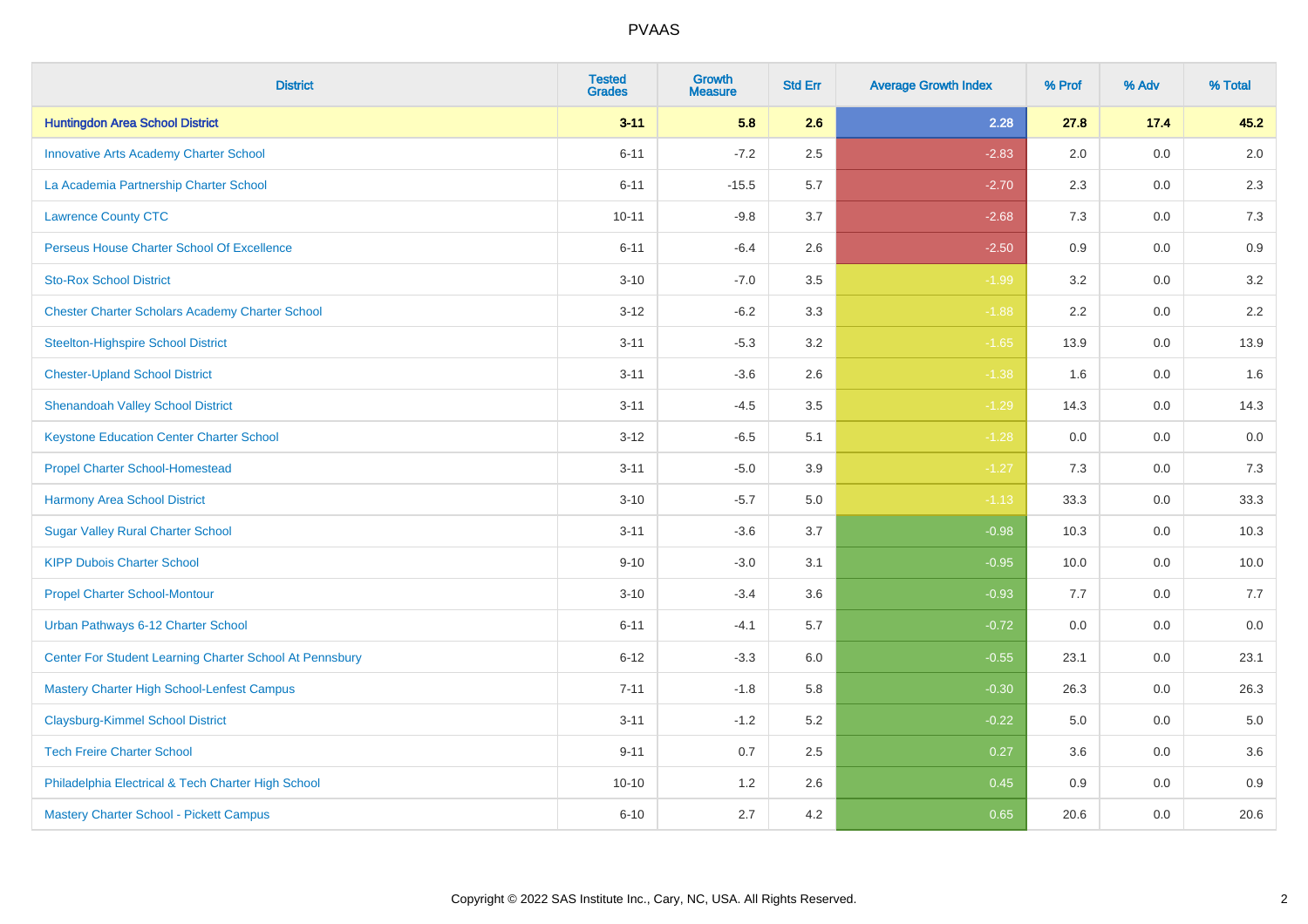| <b>District</b>                                                       | <b>Tested</b><br><b>Grades</b> | <b>Growth</b><br><b>Measure</b> | <b>Std Err</b> | <b>Average Growth Index</b> | % Prof | % Adv   | % Total |
|-----------------------------------------------------------------------|--------------------------------|---------------------------------|----------------|-----------------------------|--------|---------|---------|
| <b>Huntingdon Area School District</b>                                | $3 - 11$                       | 5.8                             | 2.6            | 2.28                        | 27.8   | 17.4    | 45.2    |
| Aspira Bilingual Cyber Charter School                                 | $3 - 11$                       | 5.1                             | 5.8            | 0.87                        | 4.8    | 0.0     | 4.8     |
| People For People Charter School                                      | $3 - 12$                       | 6.4                             | 5.6            | 1.15                        | 2.4    | 0.0     | 2.4     |
| <b>Mastery Charter School - Thomas Campus</b>                         | $3 - 10$                       | 7.9                             | 5.7            | 1.39                        | 12.5   | 0.0     | 12.5    |
| <b>Multicultural Academy Charter School</b>                           | $9 - 11$                       | 6.0                             | 3.4            | 1.77                        | 12.3   | 0.0     | 12.3    |
| <b>Allentown City School District</b>                                 | $3 - 12$                       | $-16.9$                         | 1.4            | $-12.37$                    | 5.9    | 0.4     | 6.3     |
| <b>Universal Audenried Charter School</b>                             | $9 - 11$                       | $-3.8$                          | 2.5            | $-1.53$                     | 3.0    | $0.5\,$ | 3.5     |
| <b>Clairton City School District</b>                                  | $3 - 11$                       | $-1.6$                          | 5.0            | $-0.32$                     | 3.8    | 0.5     | 4.4     |
| <b>York City School District</b>                                      | $3 - 12$                       | $-17.7$                         | 1.8            | $-10.05$                    | 3.2    | 0.7     | 3.9     |
| <b>Mastery Charter School - Hardy Williams</b>                        | $3 - 11$                       | 6.6                             | 3.0            | 2.21                        | 24.7   | 1.2     | 25.9    |
| New Kensington-Arnold School District                                 | $3 - 11$                       | $-5.8$                          | 3.2            | $-1.80$                     | 10.8   | 1.2     | 12.0    |
| <b>Northern Cambria School District</b>                               | $3 - 11$                       | $-0.3$                          | 3.4            | $-0.09$                     | 26.5   | 1.2     | 27.7    |
| <b>Executive Education Academy Charter School</b>                     | $3 - 10$                       | $-14.6$                         | 3.0            | $-4.81$                     | 8.5    | $1.2\,$ | 9.8     |
| <b>Greater Johnstown School District</b>                              | $3 - 11$                       | $-3.5$                          | 2.4            | $-1.45$                     | 10.3   | 1.3     | 11.5    |
| Maritime Academy Charter School                                       | $3 - 10$                       | 13.2                            | 3.1            | 4.29                        | 24.0   | 1.3     | 25.3    |
| Preparatory Charter School Of Mathematics, Science, Tech, And Careers | $9 - 10$                       | $-5.1$                          | 2.5            | $-2.03$                     | 6.3    | 1.4     | 7.7     |
| <b>Frazier School District</b>                                        | $3 - 11$                       | $-18.9$                         | 3.4            | $-5.49$                     | 18.3   | 1.4     | 19.7    |
| <b>Tacony Academy Charter School</b>                                  | $3 - 11$                       | $-12.9$                         | 3.3            | $-3.90$                     | 8.6    | 1.4     | 10.0    |
| <b>Woodland Hills School District</b>                                 | $3 - 12$                       | $-4.2$                          | 2.5            | $-1.66$                     | 10.1   | 1.4     | 11.5    |
| <b>Antietam School District</b>                                       | $3 - 10$                       | $-9.5$                          | 3.7            | $-2.57$                     | 20.9   | 1.5     | 22.4    |
| <b>City CHS</b>                                                       | $10 - 11$                      | $-5.6$                          | 2.4            | $-2.34$                     | 15.9   | 1.5     | 17.4    |
| Morrisville Borough School District                                   | $3 - 11$                       | $-13.1$                         | 3.7            | $-3.52$                     | 4.9    | 1.6     | 6.6     |
| <b>Washington School District</b>                                     | $3 - 11$                       | $-15.9$                         | 2.9            | $-5.44$                     | 12.9   | 1.7     | 14.7    |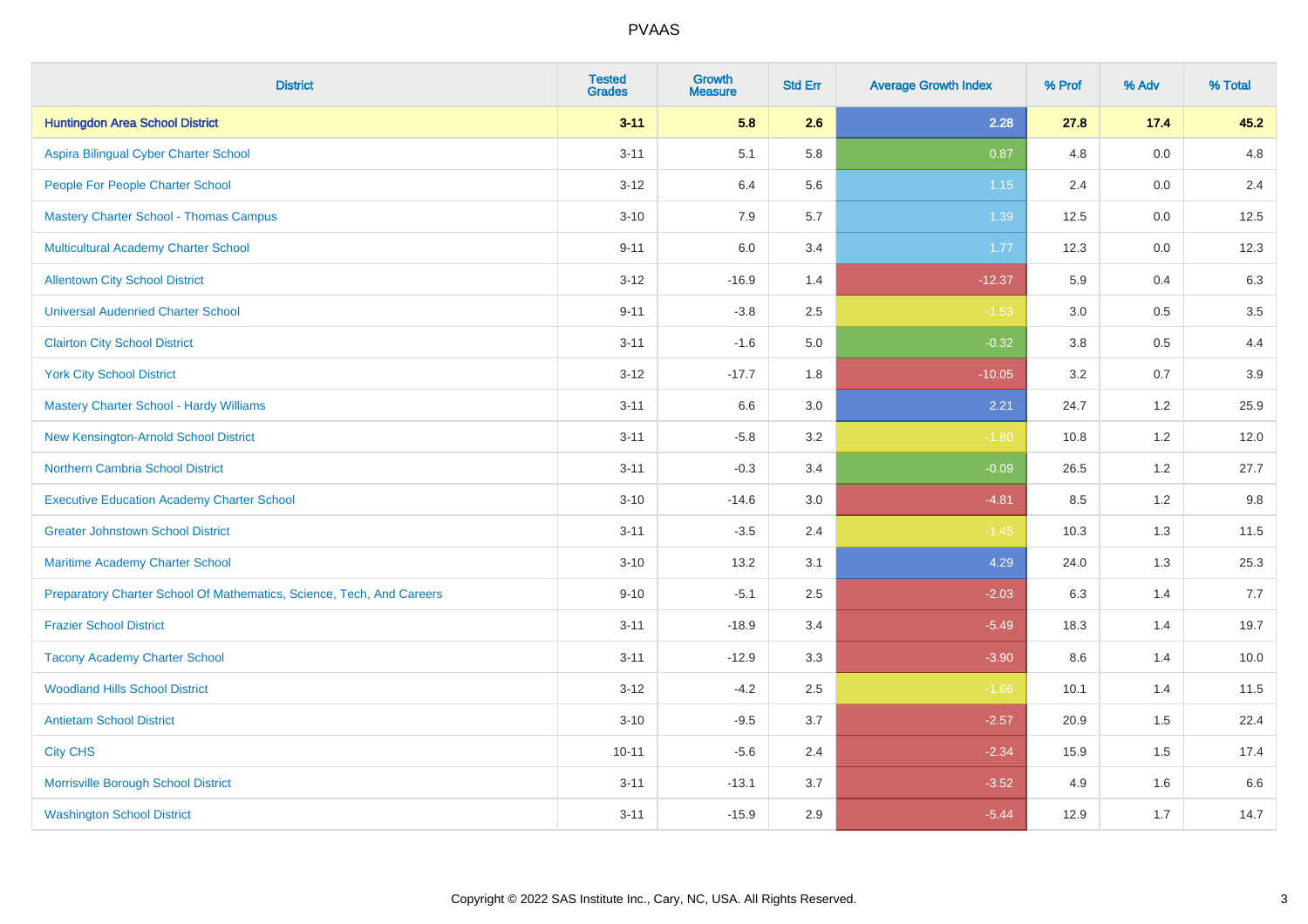| <b>District</b>                                  | <b>Tested</b><br><b>Grades</b> | <b>Growth</b><br><b>Measure</b> | <b>Std Err</b> | <b>Average Growth Index</b> | % Prof | % Adv   | % Total |
|--------------------------------------------------|--------------------------------|---------------------------------|----------------|-----------------------------|--------|---------|---------|
| <b>Huntingdon Area School District</b>           | $3 - 11$                       | 5.8                             | 2.6            | 2.28                        | 27.8   | 17.4    | 45.2    |
| <b>Columbia Borough School District</b>          | $3 - 12$                       | $-1.1$                          | 3.6            | $-0.31$                     | 17.2   | 1.7     | 19.0    |
| Dr Robert Ketterer Charter School Inc            | $6 - 12$                       | 7.1                             | 4.3            | 1.66                        | 7.3    | 1.7     | 9.0     |
| <b>Belmont Charter School</b>                    | $3 - 10$                       | 2.2                             | 3.4            | 0.64                        | 5.3    | 1.8     | $7.0$   |
| <b>Norristown Area School District</b>           | $3 - 12$                       | $-25.4$                         | 1.7            | $-15.35$                    | 10.6   | 1.8     | 12.4    |
| <b>York Academy Regional Charter School</b>      | $3 - 11$                       | $-2.3$                          | 4.4            | $-0.52$                     | 23.5   | 2.0     | 25.5    |
| <b>New Castle Area School District</b>           | $3 - 12$                       | $-13.6$                         | 2.3            | $-5.99$                     | 17.6   | 2.0     | 19.5    |
| <b>Harrisburg City School District</b>           | $3 - 11$                       | $-0.2$                          | 2.0            | $-0.11$                     | 6.0    | 2.0     | 8.0     |
| Lincoln Leadership Academy Charter School        | $3 - 12$                       | $-7.4$                          | 3.7            | $-1.99$                     | 6.4    | 2.1     | 8.5     |
| <b>Rochester Area School District</b>            | $3 - 11$                       | $-5.7$                          | 3.9            | $-1.45$                     | 14.9   | 2.1     | 17.0    |
| <b>Carbon Career &amp; Technical Institute</b>   | $9 - 11$                       | $-9.3$                          | 3.2            | $-2.92$                     | 19.6   | 2.2     | 21.7    |
| South Allegheny School District                  | $3 - 11$                       | $-0.9$                          | 3.1            | $-0.30$                     | 23.8   | 2.5     | 26.2    |
| Community Academy Of Philadelphia Charter School | $3 - 11$                       | 0.1                             | 2.6            | 0.06                        | 9.7    | $2.6\,$ | 12.4    |
| <b>Burgettstown Area School District</b>         | $3 - 11$                       | $-11.2$                         | 3.2            | $-3.46$                     | 16.0   | 2.7     | 18.7    |
| Jefferson County-Dubois AVTS                     | $9 - 11$                       | $-11.7$                         | 3.1            | $-3.72$                     | 17.6   | 2.8     | 20.4    |
| <b>Achievement House Charter School</b>          | $7 - 11$                       | $-8.2$                          | 3.6            | $-2.28$                     | 16.7   | 2.8     | 19.4    |
| <b>Big Beaver Falls Area School District</b>     | $3 - 11$                       | $-17.9$                         | 2.8            | $-6.27$                     | 9.4    | 2.8     | 12.2    |
| <b>Carbondale Area School District</b>           | $3 - 10$                       | $-2.8$                          | 3.2            | $-0.87$                     | 27.5   | 2.9     | 30.4    |
| <b>Esperanza Cyber Charter School</b>            | $3 - 11$                       | 7.1                             | 6.1            | 1.15                        | 8.8    | 2.9     | 11.8    |
| <b>Hanover Area School District</b>              | $3 - 11$                       | $-14.7$                         | 4.7            | $-3.13$                     | 12.1   | 3.0     | 15.2    |
| <b>Tussey Mountain School District</b>           | $3 - 12$                       | $-13.0$                         | 3.3            | $-3.93$                     | 11.1   | 3.2     | 14.3    |
| <b>Cornell School District</b>                   | $3 - 11$                       | $-5.5$                          | 4.6            | $-1.20$                     | 11.3   | 3.2     | 14.5    |
| Propel Charter School - Braddock Hills           | $3 - 11$                       | $-2.1$                          | 3.3            | $-0.63$                     | 4.8    | 3.2     | 8.1     |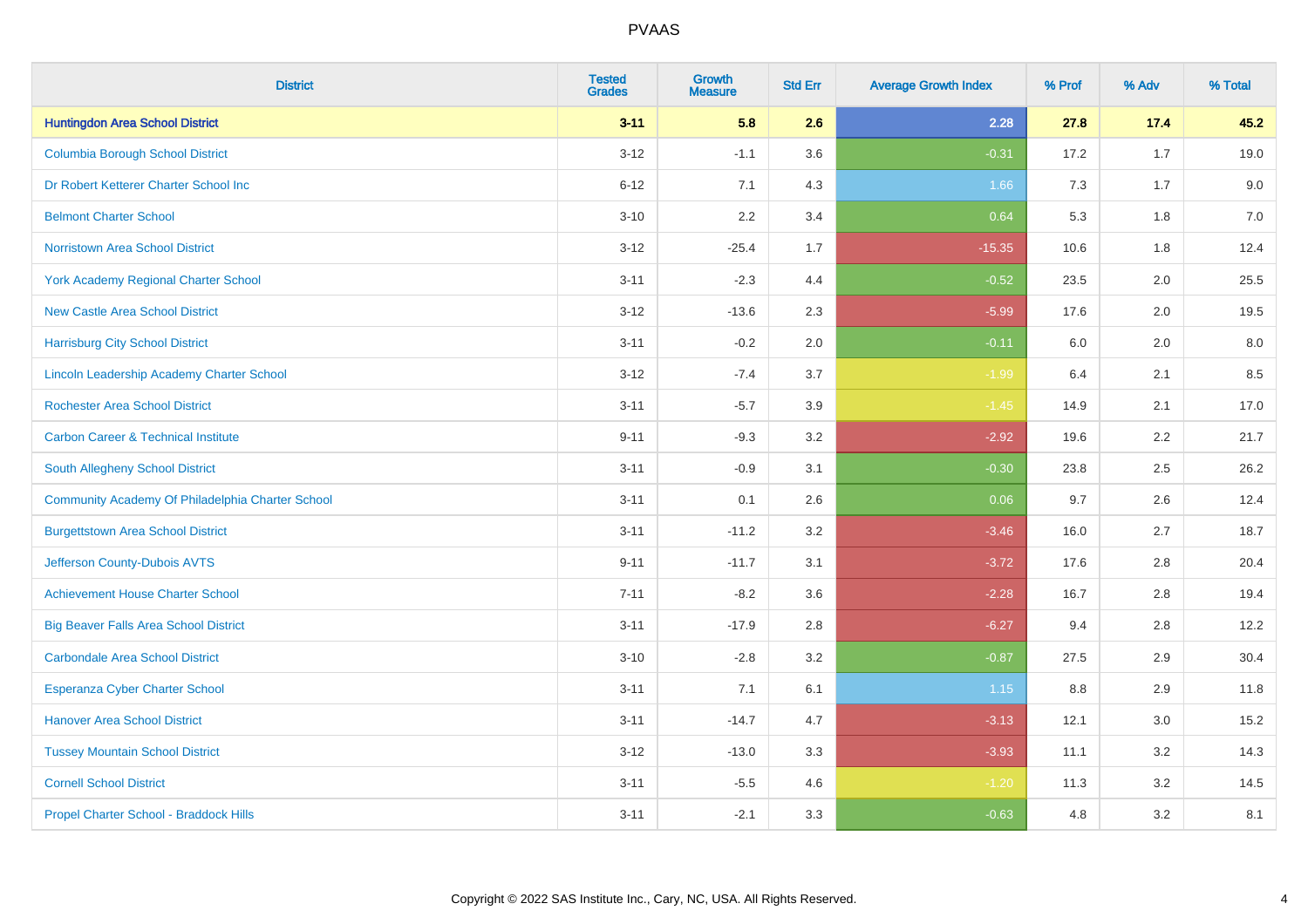| <b>District</b>                                   | <b>Tested</b><br><b>Grades</b> | <b>Growth</b><br><b>Measure</b> | <b>Std Err</b> | <b>Average Growth Index</b> | % Prof | % Adv   | % Total |
|---------------------------------------------------|--------------------------------|---------------------------------|----------------|-----------------------------|--------|---------|---------|
| <b>Huntingdon Area School District</b>            | $3 - 11$                       | 5.8                             | 2.6            | 2.28                        | 27.8   | 17.4    | 45.2    |
| <b>Columbia-Montour AVTS</b>                      | $9 - 10$                       | $-7.1$                          | 2.8            | $-2.52$                     | 19.5   | $3.2\,$ | 22.7    |
| <b>Coatesville Area School District</b>           | $3 - 11$                       | $-9.5$                          | 1.6            | $-5.81$                     | 12.8   | 3.3     | 16.2    |
| <b>Bristol Borough School District</b>            | $3 - 12$                       | $-5.9$                          | 2.9            | $-2.00$                     | 27.8   | 3.3     | 31.1    |
| <b>Southeast Delco School District</b>            | $3 - 10$                       | 3.9                             | 3.5            | 1.12                        | 18.6   | 3.4     | 22.0    |
| <b>Mastery Charter School - Gratz Campus</b>      | $7 - 10$                       | $-9.5$                          | 4.6            | $-2.09$                     | 0.0    | 3.4     | 3.4     |
| <b>Environmental Charter School At Frick Park</b> | $3-9$                          | $-6.2$                          | 3.7            | $-1.67$                     | 25.9   | 3.4     | 29.3    |
| Esperanza Academy Charter School                  | $4 - 11$                       | 2.1                             | 2.1            | 1.01                        | 14.2   | 3.6     | 17.8    |
| Mastery Charter School - Shoemaker Campus         | $7 - 10$                       | $-2.3$                          | 2.8            | $-0.81$                     | 10.1   | 3.7     | 13.8    |
| <b>Wilkes-Barre Area School District</b>          | $3 - 11$                       | $-12.4$                         | 2.4            | $-5.18$                     | 14.2   | 3.7     | 17.9    |
| <b>Turkeyfoot Valley Area School District</b>     | $3 - 12$                       | $-15.4$                         | 5.8            | $-2.66$                     | 3.8    | 3.8     | 7.6     |
| Penns Manor Area School District                  | $3 - 12$                       | $-1.9$                          | 3.5            | $-0.55$                     | 24.2   | 3.8     | 28.0    |
| <b>Lancaster School District</b>                  | $3 - 12$                       | $-10.0$                         | 1.4            | $-7.22$                     | 9.0    | 3.9     | 12.8    |
| Philadelphia Academy Charter School               | $3 - 11$                       | $-14.7$                         | 2.7            | $-5.42$                     | 21.6   | 3.9     | 25.5    |
| <b>Western Beaver County School District</b>      | $3 - 11$                       | $-9.3$                          | 4.2            | $-2.20$                     | 45.1   | 3.9     | 49.0    |
| <b>West Mifflin Area School District</b>          | $3 - 12$                       | $-11.9$                         | 2.5            | $-4.77$                     | 15.9   | 4.0     | 19.9    |
| <b>York Co School Of Technology</b>               | $9 - 12$                       | $-10.9$                         | 1.6            | $-6.79$                     | 22.6   | 4.0     | 26.6    |
| <b>New Foundations Charter School</b>             | $3 - 11$                       | 0.6                             | 2.2            | 0.29                        | 22.4   | 4.0     | 26.4    |
| <b>Panther Valley School District</b>             | $3 - 12$                       | $-13.3$                         | 3.2            | $-4.10$                     | 31.5   | 4.1     | 35.6    |
| Jeannette City School District                    | $3 - 11$                       | $-0.7$                          | 3.4            | $-0.20$                     | 26.8   | 4.1     | 30.9    |
| <b>Mckeesport Area School District</b>            | $3 - 12$                       | 4.6                             | 2.2            | 2.14                        | 21.1   | 4.4     | 25.5    |
| <b>Mount Carmel Area School District</b>          | $3 - 11$                       | $-7.9$                          | 2.3            | $-3.38$                     | 18.2   | 4.4     | 22.6    |
| <b>Roberto Clemente Charter School</b>            | $3 - 12$                       | $-3.3$                          | 4.1            | $-0.79$                     | 22.7   | 4.6     | 27.3    |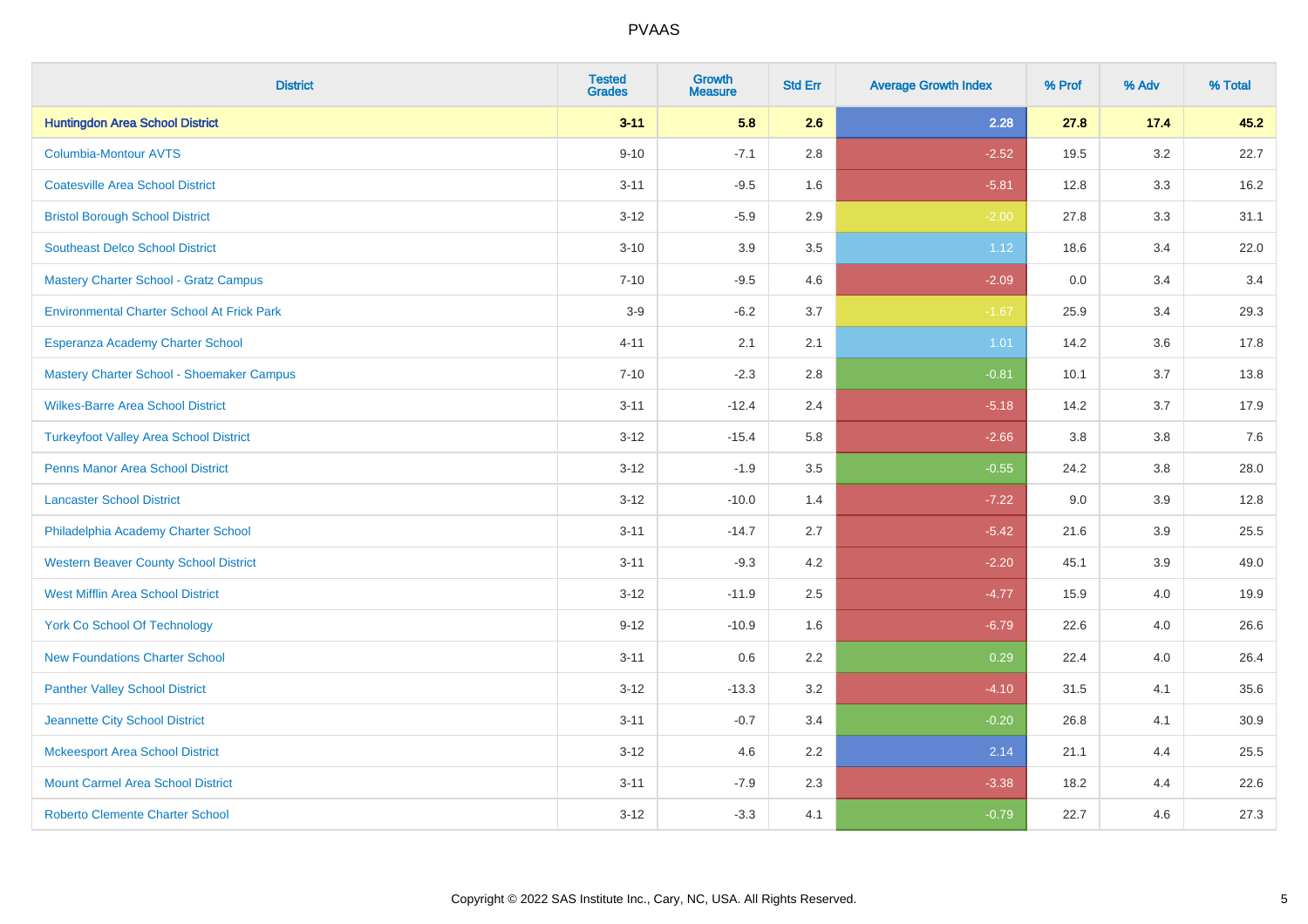| <b>District</b>                            | <b>Tested</b><br><b>Grades</b> | <b>Growth</b><br><b>Measure</b> | <b>Std Err</b> | <b>Average Growth Index</b> | % Prof | % Adv   | % Total |
|--------------------------------------------|--------------------------------|---------------------------------|----------------|-----------------------------|--------|---------|---------|
| <b>Huntingdon Area School District</b>     | $3 - 11$                       | 5.8                             | 2.6            | 2.28                        | 27.8   | 17.4    | 45.2    |
| Lehigh Career & Technical Institute        | $10 - 12$                      | $-0.7$                          | 6.3            | $-0.11$                     | 36.4   | 4.6     | 40.9    |
| <b>Greenville Area School District</b>     | $3 - 11$                       | $-13.2$                         | 3.0            | $-4.45$                     | 32.1   | 4.6     | 36.7    |
| <b>Bristol Township School District</b>    | $3 - 11$                       | $-7.4$                          | 1.4            | $-5.32$                     | 13.8   | 4.6     | 18.4    |
| <b>MaST Community Charter School II</b>    | $3 - 10$                       | 1.4                             | 3.0            | 0.45                        | 16.1   | 4.6     | 20.7    |
| <b>Bethlehem-Center School District</b>    | $3 - 10$                       | 2.1                             | 3.5            | 0.59                        | 32.3   | 4.6     | 36.9    |
| <b>Muhlenberg School District</b>          | $3 - 10$                       | $-17.8$                         | 1.9            | $-9.34$                     | 12.4   | 4.6     | 17.0    |
| Insight PA Cyber Charter School            | $3 - 11$                       | $-9.4$                          | 5.8            | $-1.62$                     | 25.6   | 4.6     | 30.2    |
| <b>Cameron County School District</b>      | $3 - 12$                       | $-5.0$                          | 4.4            | $-1.12$                     | 34.9   | 4.8     | 39.7    |
| <b>Susq-Cyber Charter School</b>           | $9 - 11$                       | $-3.2$                          | 5.8            | $-0.54$                     | 23.8   | 4.8     | 28.6    |
| <b>Northeast Bradford School District</b>  | $3 - 10$                       | $-5.0$                          | 3.7            | $-1.35$                     | 30.6   | 4.8     | 35.5    |
| Jamestown Area School District             | $3 - 11$                       | $-9.5$                          | 4.1            | $-2.33$                     | 41.5   | 4.9     | 46.3    |
| Southern Huntingdon County School District | $3 - 11$                       | $-5.9$                          | 3.4            | $-1.76$                     | 32.8   | 4.9     | 37.7    |
| <b>Leechburg Area School District</b>      | $3 - 11$                       | 7.0                             | 3.9            | 1.79                        | 37.7   | 4.9     | 42.6    |
| <b>Connellsville Area School District</b>  | $3 - 11$                       | $-5.3$                          | 2.0            | $-2.67$                     | 24.2   | 5.0     | 29.1    |
| <b>Sharon City School District</b>         | $3 - 11$                       | $-6.5$                          | 2.3            | $-2.79$                     | 13.1   | $5.0\,$ | 18.1    |
| <b>Moniteau School District</b>            | $3 - 11$                       | $-11.8$                         | 2.9            | $-4.07$                     | 22.6   | 5.0     | 27.6    |
| <b>Conemaugh Valley School District</b>    | $3 - 12$                       | $-6.3$                          | 4.1            | $-1.54$                     | 23.7   | 5.1     | 28.8    |
| <b>Williams Valley School District</b>     | $3 - 11$                       | 2.6                             | 3.7            | 0.69                        | 17.0   | 5.1     | 22.0    |
| <b>Carlynton School District</b>           | $3 - 11$                       | $-2.0$                          | 3.2            | $-0.62$                     | 27.9   | 5.2     | 33.1    |
| <b>Dunmore School District</b>             | $3 - 11$                       | $-12.2$                         | 2.7            | $-4.51$                     | 15.0   | 5.3     | 20.4    |
| Salisbury-Elk Lick School District         | $3 - 11$                       | $-8.4$                          | 5.8            | $-1.45$                     | 33.3   | 5.6     | 38.9    |
| Ambridge Area School District              | $3 - 12$                       | $-19.4$                         | 2.5            | $-7.64$                     | 23.2   | 5.6     | 28.9    |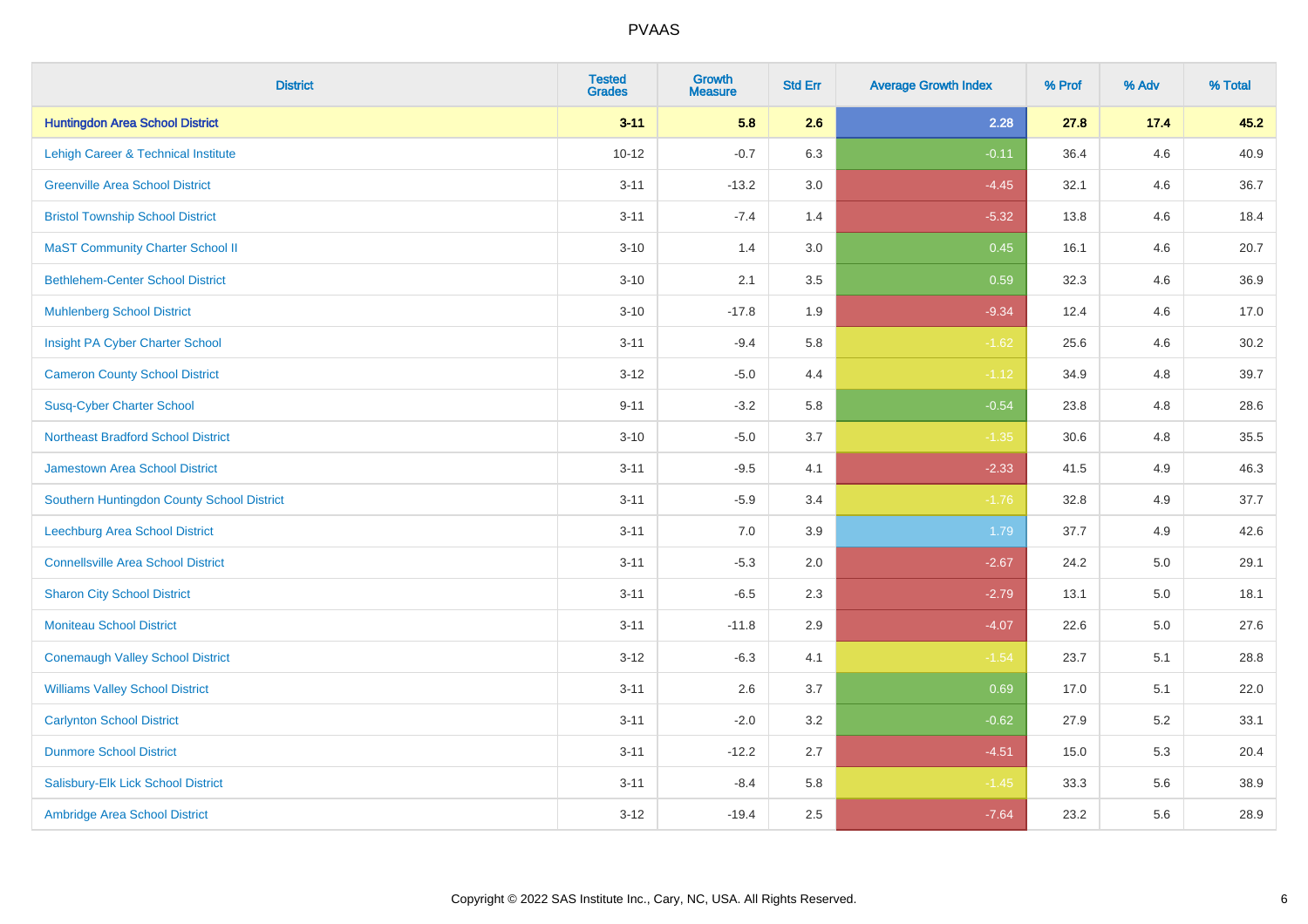| <b>District</b>                                | <b>Tested</b><br><b>Grades</b> | <b>Growth</b><br><b>Measure</b> | <b>Std Err</b> | <b>Average Growth Index</b> | % Prof | % Adv   | % Total |
|------------------------------------------------|--------------------------------|---------------------------------|----------------|-----------------------------|--------|---------|---------|
| <b>Huntingdon Area School District</b>         | $3 - 11$                       | 5.8                             | 2.6            | 2.28                        | 27.8   | 17.4    | 45.2    |
| Lehigh Valley Charter High School For The Arts | $9 - 10$                       | $-11.8$                         | 2.5            | $-4.76$                     | 28.9   | $5.7\,$ | 34.6    |
| <b>Ligonier Valley School District</b>         | $3 - 11$                       | $-10.8$                         | 3.1            | $-3.43$                     | 34.1   | 5.8     | 39.9    |
| Meyersdale Area School District                | $3 - 11$                       | $-16.1$                         | 3.3            | $-4.94$                     | 20.3   | 5.8     | 26.1    |
| <b>Mount Union Area School District</b>        | $3 - 10$                       | $-2.5$                          | 2.8            | $-0.89$                     | 19.8   | 5.8     | 25.6    |
| <b>Mcguffey School District</b>                | $3 - 11$                       | $-12.1$                         | 3.0            | $-4.06$                     | 12.8   | 5.9     | 18.6    |
| <b>Commodore Perry School District</b>         | $3 - 11$                       | $-10.4$                         | 4.5            | $-2.30$                     | 29.4   | 5.9     | 35.3    |
| <b>Franklin Area School District</b>           | $3 - 11$                       | $-3.7$                          | 2.6            | $-1.43$                     | 30.5   | 5.9     | 36.4    |
| <b>Reading School District</b>                 | $3 - 11$                       | 4.3                             | 1.2            | 3.71                        | 16.8   | 6.0     | 22.8    |
| Jim Thorpe Area School District                | $3 - 11$                       | $-10.9$                         | 2.4            | $-4.48$                     | 19.5   | 6.0     | 25.5    |
| <b>Fairfield Area School District</b>          | $3 - 11$                       | $-0.5$                          | 3.6            | $-0.13$                     | 43.9   | 6.1     | 50.0    |
| <b>Derry Area School District</b>              | $3 - 11$                       | $-11.8$                         | 2.6            | $-4.53$                     | 34.8   | 6.1     | 40.9    |
| Jefferson-Morgan School District               | $3 - 10$                       | $-12.0$                         | 3.9            | $-3.09$                     | 28.6   | 6.1     | 34.7    |
| Pennsylvania Distance Learning Charter School  | $3 - 12$                       | 6.8                             | 3.4            | 1.99                        | 19.8   | 6.2     | 25.9    |
| <b>Hanover Public School District</b>          | $3 - 11$                       | $-12.4$                         | 2.7            | $-4.50$                     | 22.7   | 6.2     | 28.9    |
| <b>Pottstown School District</b>               | $3 - 12$                       | 2.0                             | 2.2            | 0.88                        | 19.4   | $6.2\,$ | 25.6    |
| <b>Lebanon School District</b>                 | $3 - 11$                       | $-1.2$                          | 1.9            | $-0.63$                     | 15.2   | 6.4     | 21.6    |
| <b>Interboro School District</b>               | $3 - 12$                       | $-8.4$                          | 2.0            | $-4.27$                     | 27.6   | 6.4     | 34.1    |
| Philadelphia City School District              | $3-12$                         | $-7.8$                          | 0.6            | $-13.43$                    | 16.4   | 6.5     | 22.9    |
| <b>Pittsburgh School District</b>              | $3 - 11$                       | $-13.0$                         | 1.1            | $-12.25$                    | 16.1   | 6.5     | 22.6    |
| <b>Fannett-Metal School District</b>           | $3 - 11$                       | $-22.3$                         | 4.8            | $-4.65$                     | 16.4   | 6.6     | 23.0    |
| <b>Chartiers-Houston School District</b>       | $3 - 10$                       | $-16.5$                         | 3.5            | $-4.79$                     | 26.3   | 6.6     | 32.9    |
| <b>Erie City School District</b>               | $3 - 12$                       | $-4.5$                          | 1.4            | $-3.09$                     | 13.4   | 6.7     | 20.1    |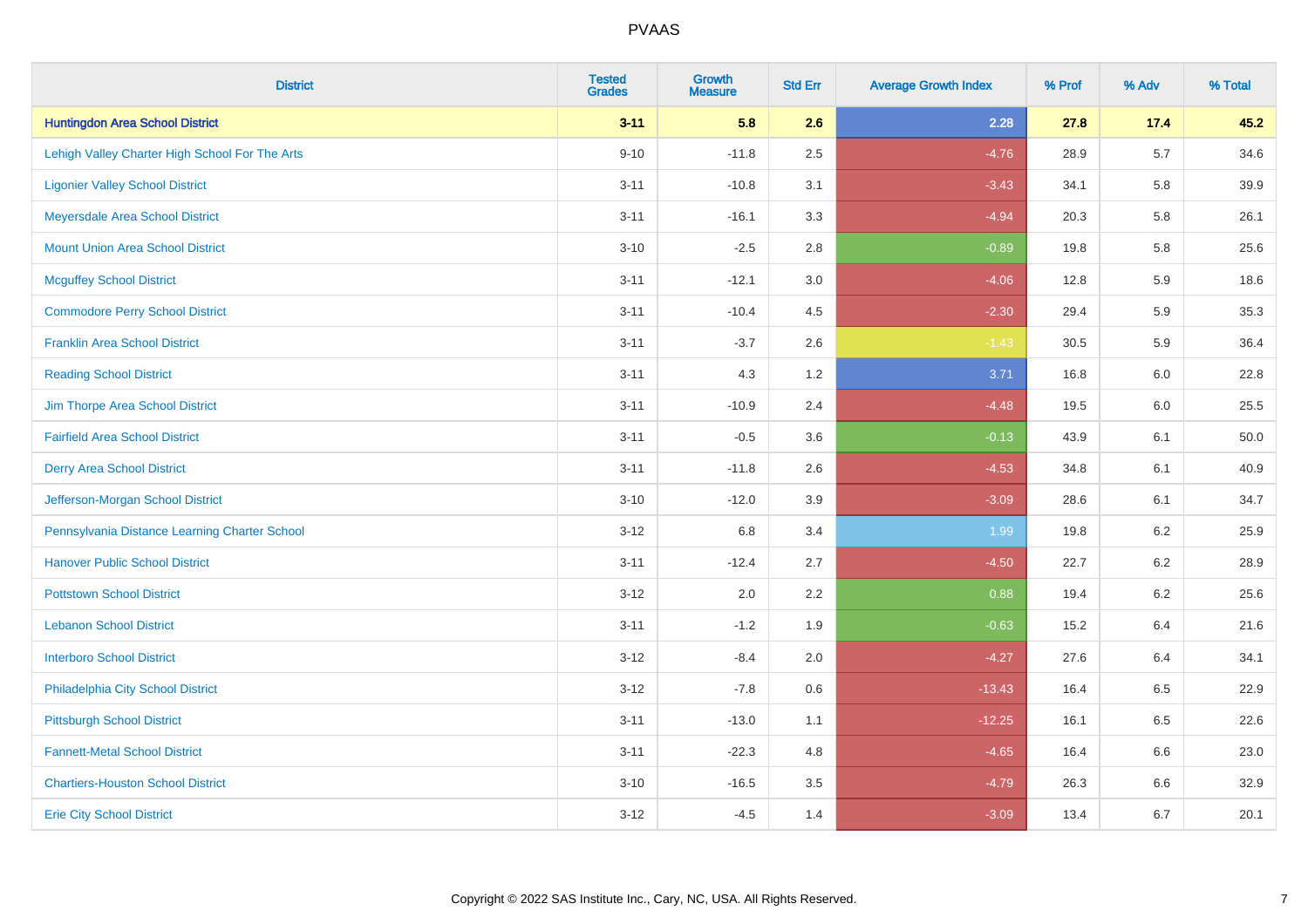| <b>District</b>                               | <b>Tested</b><br><b>Grades</b> | <b>Growth</b><br><b>Measure</b> | <b>Std Err</b> | <b>Average Growth Index</b> | % Prof | % Adv   | % Total |
|-----------------------------------------------|--------------------------------|---------------------------------|----------------|-----------------------------|--------|---------|---------|
| <b>Huntingdon Area School District</b>        | $3 - 11$                       | 5.8                             | 2.6            | 2.28                        | 27.8   | 17.4    | 45.2    |
| <b>Northern Lebanon School District</b>       | $3 - 11$                       | $-0.7$                          | 2.3            | $-0.29$                     | 18.8   | $6.8\,$ | 25.6    |
| <b>Northgate School District</b>              | $3 - 11$                       | $-3.0$                          | 3.4            | $-0.85$                     | 35.6   | $6.8\,$ | 42.4    |
| <b>Titusville Area School District</b>        | $3 - 11$                       | $-5.0$                          | 2.5            | $-1.98$                     | 26.5   | 6.8     | 33.3    |
| <b>Tidioute Community Charter School</b>      | $3 - 11$                       | 0.8                             | 4.4            | 0.19                        | 18.1   | 6.9     | 25.0    |
| <b>Penn Hills School District</b>             | $3 - 11$                       | 0.0                             | 2.4            | 0.02                        | 18.4   | 7.1     | 25.6    |
| Hope For Hyndman Charter School               | $3 - 11$                       | 5.1                             | 5.8            | 0.88                        | 14.3   | 7.1     | 21.4    |
| <b>William Penn School District</b>           | $3 - 12$                       | 7.0                             | 1.9            | 3.61                        | 14.0   | 7.2     | 21.3    |
| <b>Avella Area School District</b>            | $3 - 12$                       | 1.6                             | 4.7            | 0.34                        | 34.8   | 7.2     | 42.0    |
| <b>Uniontown Area School District</b>         | $3 - 11$                       | $-2.8$                          | 3.1            | $-0.91$                     | 31.7   | 7.3     | 39.0    |
| <b>East Allegheny School District</b>         | $3 - 11$                       | $-6.4$                          | 3.0            | $-2.11$                     | 21.0   | 7.4     | 28.4    |
| <b>Central Cambria School District</b>        | $3 - 11$                       | $-12.7$                         | 2.3            | $-5.61$                     | 19.4   | 7.4     | 26.9    |
| <b>Scranton School District</b>               | $3 - 12$                       | $-10.1$                         | 2.5            | $-4.04$                     | 20.0   | $7.7\,$ | 27.7    |
| Lehigh Valley Academy Regional Charter School | $3 - 11$                       | $-5.9$                          | $3.0\,$        | $-1.98$                     | 20.0   | $7.7$   | 27.7    |
| <b>Blacklick Valley School District</b>       | $3 - 11$                       | $-0.9$                          | 3.9            | $-0.23$                     | 7.7    | 7.7     | 15.4    |
| <b>Sullivan County School District</b>        | $3 - 10$                       | 2.5                             | 4.3            | 0.58                        | 43.6   | $7.7$   | 51.3    |
| <b>Governor Mifflin School District</b>       | $3 - 11$                       | $-4.4$                          | 1.6            | $-2.69$                     | 30.3   | 7.7     | 38.0    |
| <b>Riverview School District</b>              | $3 - 11$                       | $-13.0$                         | 4.0            | $-3.29$                     | 43.1   | 7.8     | 51.0    |
| <b>Pottsville Area School District</b>        | $3 - 12$                       | $-4.9$                          | 2.1            | $-2.36$                     | 21.8   | 7.9     | 29.6    |
| <b>Ferndale Area School District</b>          | $3 - 10$                       | $-1.1$                          | 4.1            | $-0.27$                     | 21.0   | 7.9     | 29.0    |
| <b>Mid Valley School District</b>             | $3 - 10$                       | $-11.1$                         | 2.7            | $-4.07$                     | 28.3   | 8.1     | 36.4    |
| Pennsylvania Cyber Charter School             | $3 - 11$                       | 0.6                             | 1.5            | 0.37                        | 20.8   | 8.1     | 28.9    |
| <b>Forest City Regional School District</b>   | $3 - 12$                       | $-1.2$                          | 3.6            | $-0.33$                     | 26.5   | 8.2     | 34.7    |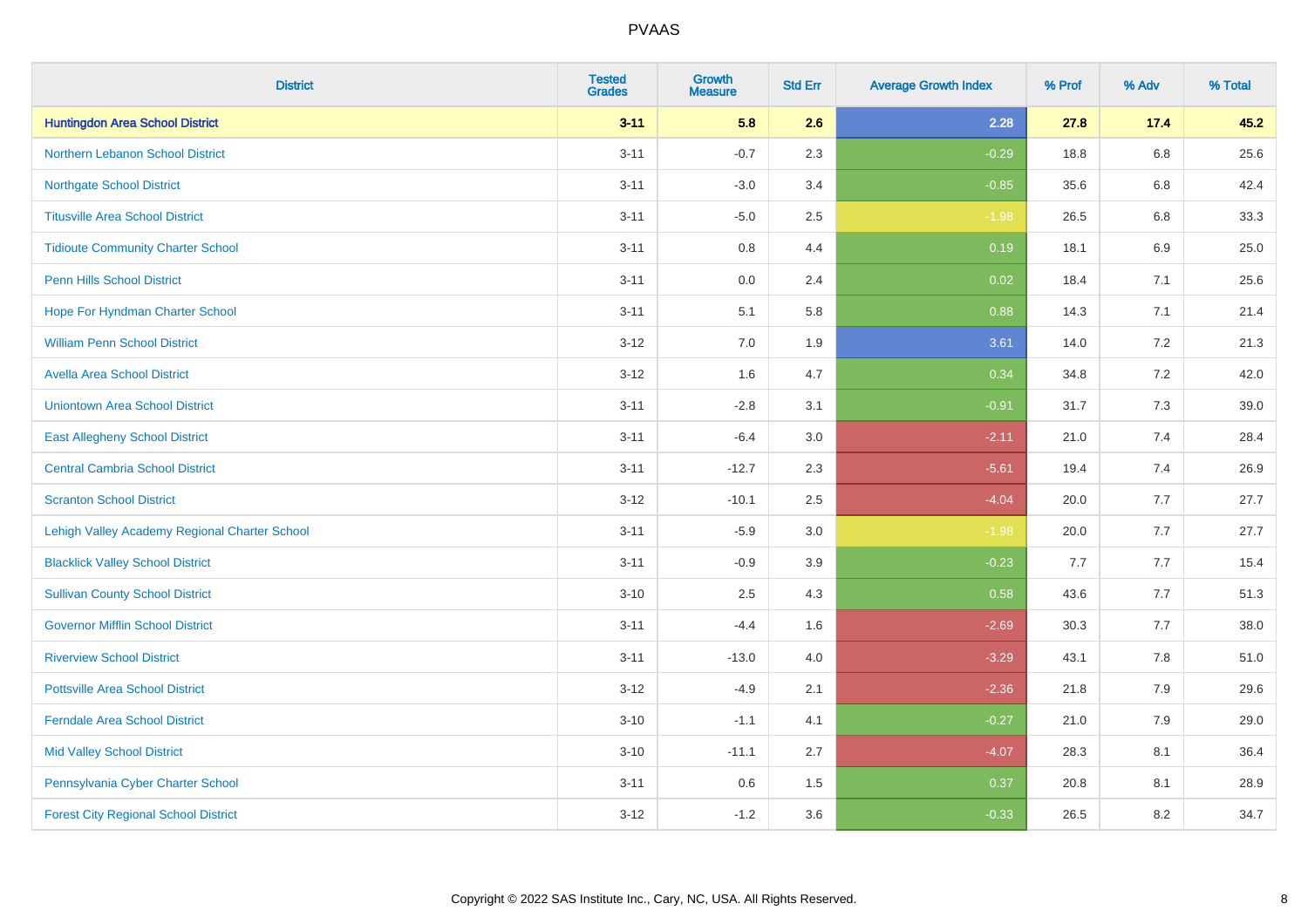| <b>District</b>                                    | <b>Tested</b><br><b>Grades</b> | <b>Growth</b><br><b>Measure</b> | <b>Std Err</b> | <b>Average Growth Index</b> | % Prof | % Adv   | % Total |
|----------------------------------------------------|--------------------------------|---------------------------------|----------------|-----------------------------|--------|---------|---------|
| <b>Huntingdon Area School District</b>             | $3 - 11$                       | 5.8                             | 2.6            | 2.28                        | 27.8   | 17.4    | 45.2    |
| <b>Blairsville-Saltsburg School District</b>       | $3 - 11$                       | $-7.5$                          | 2.8            | $-2.67$                     | 20.1   | $8.2\,$ | 28.3    |
| <b>East Lycoming School District</b>               | $3 - 11$                       | $-10.9$                         | 2.1            | $-5.08$                     | 22.5   | 8.2     | 30.8    |
| <b>Cheltenham School District</b>                  | $3 - 11$                       | $-17.6$                         | 2.0            | $-8.74$                     | 24.4   | 8.3     | 32.6    |
| <b>Freedom Area School District</b>                | $3 - 11$                       | $-6.3$                          | 3.1            | $-2.04$                     | 22.9   | 8.4     | 31.3    |
| <b>Brownsville Area School District</b>            | $3-12$                         | 3.9                             | 3.8            | 1.04                        | 22.0   | 8.5     | 30.5    |
| <b>Mahanoy Area School District</b>                | $3 - 10$                       | $-3.4$                          | 3.1            | $-1.07$                     | 21.4   | 8.6     | 30.0    |
| <b>Mount Pleasant Area School District</b>         | $3 - 11$                       | $-5.4$                          | 2.3            | $-2.37$                     | 33.3   | 8.7     | 42.0    |
| <b>Ellwood City Area School District</b>           | $3 - 11$                       | $-12.5$                         | 3.1            | $-4.00$                     | 26.7   | 8.7     | 35.4    |
| <b>Central Dauphin School District</b>             | $3 - 11$                       | $-5.2$                          | 1.2            | $-4.24$                     | 29.3   | 8.7     | 38.0    |
| <b>Corry Area School District</b>                  | $3 - 11$                       | $-6.8$                          | 2.3            | $-3.01$                     | 24.0   | 8.8     | 32.8    |
| <b>Susquehanna Community School District</b>       | $3 - 11$                       | $-4.5$                          | 3.8            | $-1.19$                     | 31.9   | $8.8\,$ | 40.7    |
| <b>Yough School District</b>                       | $3 - 10$                       | $-6.2$                          | 2.7            | $-2.27$                     | 28.9   | $8.8\,$ | 37.7    |
| <b>Westinghouse Arts Academy Charter School</b>    | $9 - 10$                       | $-6.0$                          | 3.3            | $-1.81$                     | 20.2   | 8.9     | 29.1    |
| <b>Lincoln Park Performing Arts Charter School</b> | $7 - 11$                       | $-14.9$                         | 2.7            | $-5.45$                     | 39.3   | 8.9     | 48.2    |
| <b>Greater Nanticoke Area School District</b>      | $3 - 12$                       | $-6.8$                          | 2.6            | $-2.58$                     | 15.2   | 8.9     | 24.1    |
| <b>Weatherly Area School District</b>              | $3 - 11$                       | $-5.8$                          | 4.0            | $-1.44$                     | 32.1   | 8.9     | 41.1    |
| <b>Hazleton Area School District</b>               | $3 - 11$                       | 6.0                             | 1.6            | 3.85                        | 20.5   | 9.0     | 29.5    |
| <b>Purchase Line School District</b>               | $3 - 12$                       | 4.3                             | 3.3            | 1.30                        | 32.3   | $9.0\,$ | 41.4    |
| <b>Reynolds School District</b>                    | $3 - 10$                       | $-3.0$                          | 3.5            | $-0.87$                     | 27.3   | 9.1     | 36.4    |
| <b>Wyoming Valley West School District</b>         | $3 - 11$                       | $-5.5$                          | 2.3            | $-2.38$                     | 22.2   | 9.2     | 31.4    |
| <b>Blue Ridge School District</b>                  | $3 - 11$                       | 8.3                             | 3.7            | 2.24                        | 29.6   | 9.3     | 38.9    |
| <b>Glendale School District</b>                    | $3 - 10$                       | 7.9                             | 3.5            | 2.25                        | 42.6   | 9.3     | 51.8    |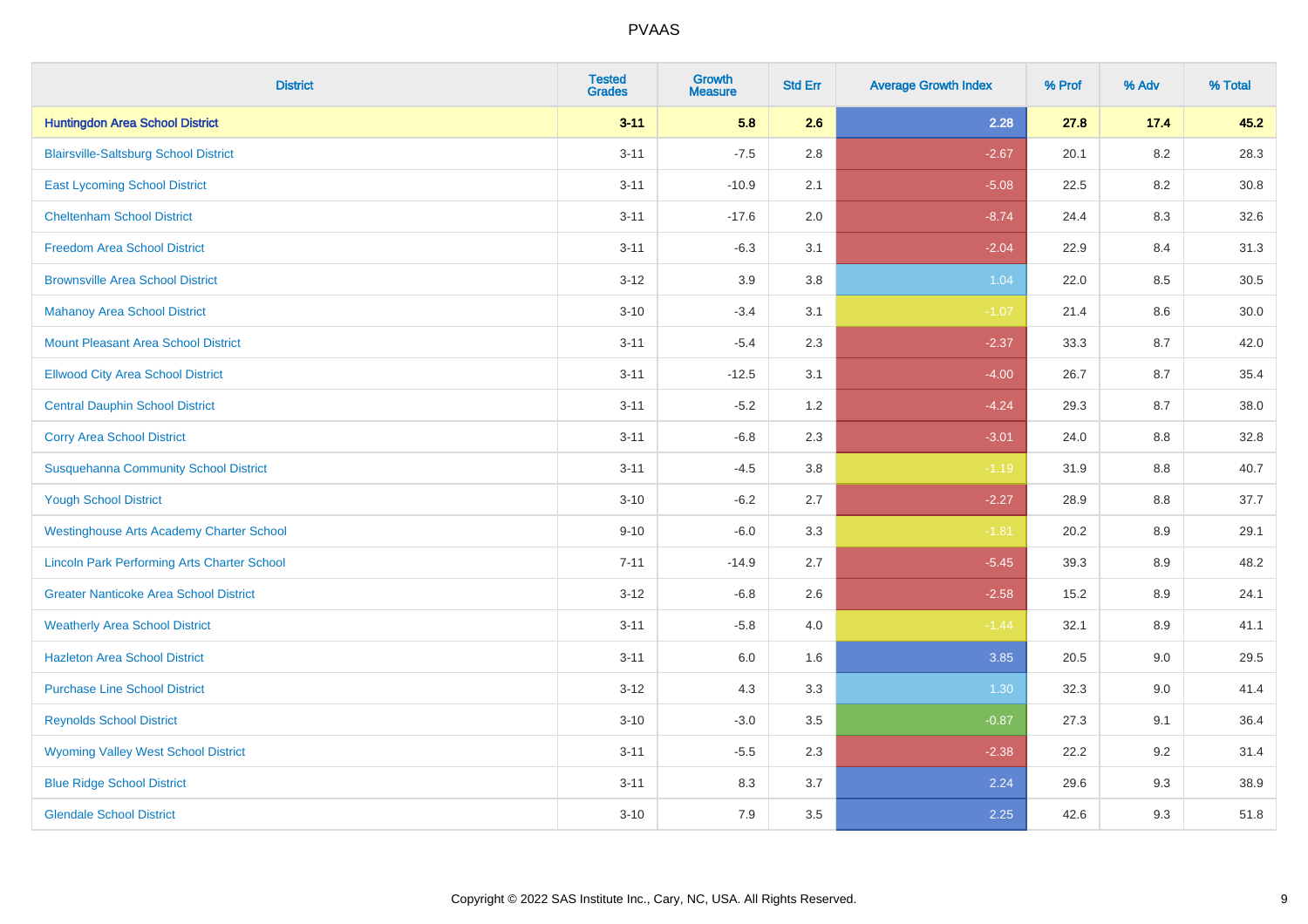| <b>District</b>                            | <b>Tested</b><br><b>Grades</b> | <b>Growth</b><br><b>Measure</b> | <b>Std Err</b> | <b>Average Growth Index</b> | % Prof | % Adv   | % Total |
|--------------------------------------------|--------------------------------|---------------------------------|----------------|-----------------------------|--------|---------|---------|
| <b>Huntingdon Area School District</b>     | $3 - 11$                       | 5.8                             | 2.6            | 2.28                        | 27.8   | 17.4    | 45.2    |
| <b>Juniata Valley School District</b>      | $3 - 11$                       | 1.6                             | 3.2            | 0.51                        | 23.1   | 9.4     | 32.5    |
| <b>Apollo-Ridge School District</b>        | $3 - 12$                       | 9.5                             | 3.0            | 3.23                        | 34.0   | 9.4     | 43.4    |
| <b>Tri-Valley School District</b>          | $3 - 10$                       | $-2.7$                          | 3.9            | $-0.69$                     | 31.0   | 9.5     | 40.5    |
| <b>Carmichaels Area School District</b>    | $3 - 10$                       | $-7.0$                          | 3.1            | $-2.30$                     | 17.8   | 9.6     | 27.4    |
| <b>Wyoming Area School District</b>        | $3 - 10$                       | $-5.5$                          | 2.5            | $-2.21$                     | 32.0   | 9.6     | 41.6    |
| <b>West Middlesex Area School District</b> | $3 - 10$                       | $-7.4$                          | 3.5            | $-2.11$                     | 32.0   | 9.6     | 41.6    |
| <b>Minersville Area School District</b>    | $3 - 11$                       | $-2.9$                          | 3.4            | $-0.86$                     | 27.4   | 9.7     | 37.1    |
| <b>Southeastern Greene School District</b> | $3 - 10$                       | $-2.3$                          | 4.4            | $-0.53$                     | 29.0   | 9.7     | 38.7    |
| <b>Warren County School District</b>       | $3 - 11$                       | $-0.1$                          | 1.6            | $-0.06$                     | 26.7   | 9.7     | 36.4    |
| <b>Cranberry Area School District</b>      | $3-12$                         | $-0.9$                          | 3.1            | $-0.29$                     | 25.5   | 9.7     | 35.2    |
| <b>Conneaut School District</b>            | $3 - 12$                       | $-2.3$                          | 2.6            | $-0.91$                     | 27.4   | 9.7     | 37.1    |
| <b>Central Fulton School District</b>      | $3 - 11$                       | $-13.3$                         | 3.2            | $-4.20$                     | 18.1   | 9.7     | 27.8    |
| <b>Shamokin Area School District</b>       | $3 - 11$                       | $-2.6$                          | 2.5            | $-1.06$                     | 19.6   | $9.8\,$ | 29.3    |
| <b>Trinity Area School District</b>        | $3 - 11$                       | $-8.7$                          | 1.8            | $-4.87$                     | 20.9   | 9.8     | 30.8    |
| <b>Deer Lakes School District</b>          | $3 - 11$                       | $-10.0$                         | 2.5            | $-4.02$                     | 27.7   | 9.9     | 37.6    |
| <b>Towanda Area School District</b>        | $3 - 11$                       | $-4.0$                          | 2.6            | $-1.52$                     | 24.8   | 9.9     | 34.8    |
| <b>Steel Valley School District</b>        | $3 - 11$                       | 11.1                            | 3.3            | 3.33                        | 34.8   | 10.1    | 44.9    |
| <b>Windber Area School District</b>        | $3 - 11$                       | $-11.9$                         | $3.0\,$        | $-3.94$                     | 41.0   | 10.3    | 51.3    |
| <b>Forbes Road School District</b>         | $3 - 11$                       | $-11.5$                         | 4.7            | $-2.43$                     | 23.1   | 10.3    | 33.3    |
| <b>Pottsgrove School District</b>          | $3 - 11$                       | $-5.5$                          | 2.0            | $-2.78$                     | 28.6   | 10.3    | 38.8    |
| Southern Tioga School District             | $3 - 11$                       | $-0.1$                          | 2.8            | $-0.03$                     | 26.3   | 10.3    | 36.6    |
| <b>Forest Hills School District</b>        | $3 - 11$                       | 1.8                             | 2.5            | 0.71                        | 28.8   | 10.3    | 39.1    |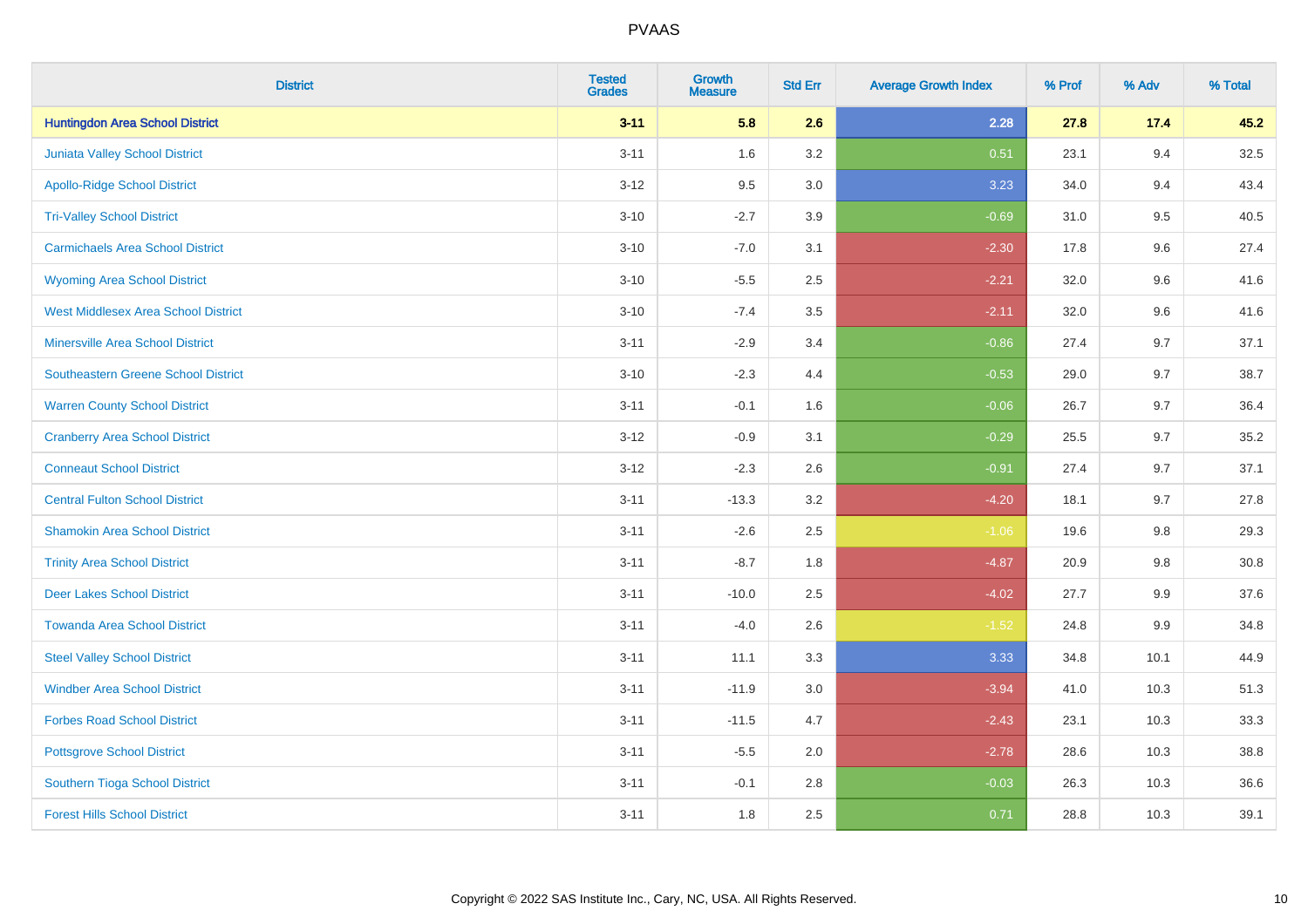| <b>District</b>                           | <b>Tested</b><br><b>Grades</b> | Growth<br><b>Measure</b> | <b>Std Err</b> | <b>Average Growth Index</b> | % Prof | % Adv | % Total |
|-------------------------------------------|--------------------------------|--------------------------|----------------|-----------------------------|--------|-------|---------|
| <b>Huntingdon Area School District</b>    | $3 - 11$                       | 5.8                      | 2.6            | 2.28                        | 27.8   | 17.4  | 45.2    |
| Millersburg Area School District          | $3 - 11$                       | $-6.6$                   | 3.4            | $-1.92$                     | 24.1   | 10.3  | 34.5    |
| <b>Pleasant Valley School District</b>    | $3 - 11$                       | $-3.3$                   | 1.8            | $-1.80$                     | 28.5   | 10.4  | 39.0    |
| <b>Bucks County Technical High School</b> | $9 - 10$                       | $-2.9$                   | 2.2            | $-1.29$                     | 27.7   | 10.4  | 38.2    |
| <b>Union School District</b>              | $3-12$                         | 2.5                      | 3.7            | 0.69                        | 17.9   | 10.4  | 28.4    |
| <b>Newport School District</b>            | $3-12$                         | $3.8\,$                  | 3.3            | 1.17                        | 38.8   | 10.4  | 49.2    |
| <b>Highlands School District</b>          | $3 - 11$                       | $-1.3$                   | 2.3            | $-0.55$                     | 32.6   | 10.5  | 43.0    |
| <b>Williamsport Area School District</b>  | $3 - 11$                       | $-11.7$                  | 1.4            | $-8.29$                     | 18.2   | 10.5  | 28.7    |
| <b>Monessen City School District</b>      | $3 - 10$                       | $-3.9$                   | 5.6            | $-0.69$                     | 21.0   | 10.5  | 31.6    |
| <b>Otto-Eldred School District</b>        | $3 - 11$                       | $-0.5$                   | 3.5            | $-0.13$                     | 35.8   | 10.5  | 46.3    |
| <b>Mohawk Area School District</b>        | $3 - 11$                       | $-10.5$                  | 2.8            | $-3.75$                     | 35.1   | 10.6  | 45.7    |
| <b>Redbank Valley School District</b>     | $3 - 11$                       | $-7.5$                   | 3.1            | $-2.41$                     | 12.4   | 10.6  | 23.1    |
| <b>Ridley School District</b>             | $3-12$                         | 0.3                      | 1.6            | 0.21                        | 32.0   | 10.7  | 42.6    |
| <b>Bensalem Township School District</b>  | $3 - 11$                       | 1.0                      | 1.6            | 0.63                        | 24.3   | 10.7  | 34.9    |
| <b>West York Area School District</b>     | $3 - 12$                       | $-9.8$                   | 2.7            | $-3.57$                     | 21.9   | 10.9  | 32.8    |
| <b>Union City Area School District</b>    | $3 - 12$                       | $-8.7$                   | 3.3            | $-2.59$                     | 29.7   | 10.9  | 40.6    |
| <b>Chestnut Ridge School District</b>     | $3 - 12$                       | 4.0                      | 2.9            | 1.38                        | 33.2   | 11.0  | 44.2    |
| <b>Butler Area School District</b>        | $3 - 11$                       | $-14.1$                  | 1.5            | $-9.60$                     | 26.4   | 11.1  | 37.5    |
| <b>Dauphin County Technical School</b>    | $9 - 11$                       | $-3.9$                   | 2.3            | $-1.67$                     | 18.3   | 11.1  | 29.3    |
| <b>Keystone Oaks School District</b>      | $3 - 11$                       | $-7.2$                   | 2.3            | $-3.14$                     | 30.0   | 11.1  | 41.0    |
| New Brighton Area School District         | $3 - 11$                       | $-2.1$                   | 3.2            | $-0.65$                     | 31.5   | 11.1  | 42.6    |
| <b>Marion Center Area School District</b> | $3 - 10$                       | $0.8\,$                  | 2.9            | 0.27                        | 23.3   | 11.1  | 34.4    |
| Northern Potter School District           | $3 - 12$                       | 6.8                      | 4.6            | 1.48                        | 30.6   | 11.1  | 41.7    |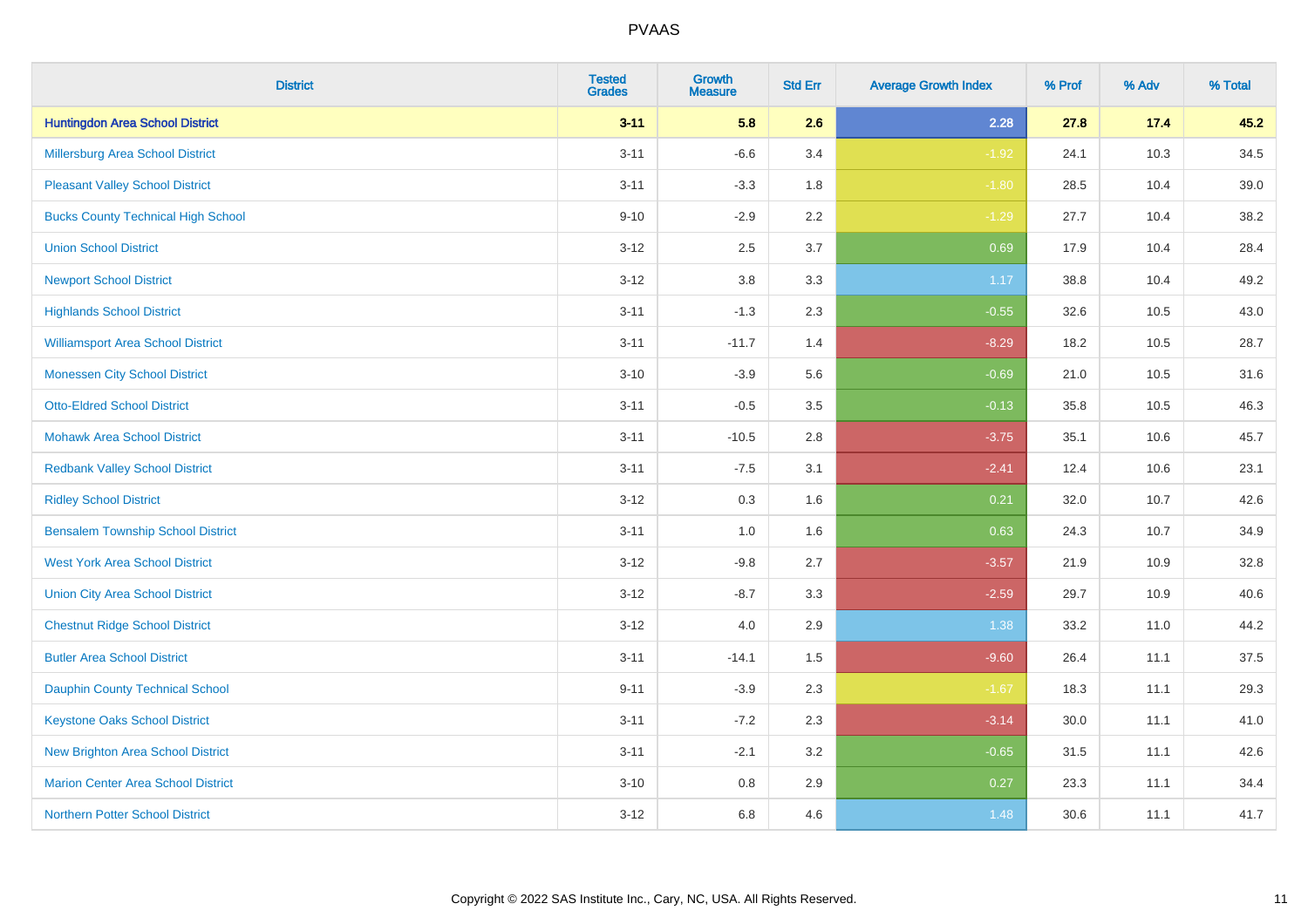| <b>District</b>                               | <b>Tested</b><br><b>Grades</b> | <b>Growth</b><br><b>Measure</b> | <b>Std Err</b> | <b>Average Growth Index</b> | % Prof | % Adv | % Total |
|-----------------------------------------------|--------------------------------|---------------------------------|----------------|-----------------------------|--------|-------|---------|
| <b>Huntingdon Area School District</b>        | $3 - 11$                       | 5.8                             | 2.6            | 2.28                        | 27.8   | 17.4  | 45.2    |
| Catasaugua Area School District               | $3 - 12$                       | $-7.3$                          | 2.8            | $-2.58$                     | 27.1   | 11.2  | 38.3    |
| <b>Milton Area School District</b>            | $3 - 11$                       | $-10.1$                         | 2.5            | $-4.04$                     | 23.0   | 11.3  | 34.2    |
| <b>Bethlehem Area School District</b>         | $3 - 11$                       | $-4.5$                          | 1.1            | $-3.91$                     | 20.4   | 11.3  | 31.7    |
| <b>Port Allegany School District</b>          | $3 - 11$                       | 6.5                             | 3.7            | 1.74                        | 26.4   | 11.3  | 37.7    |
| <b>Allegheny Valley School District</b>       | $3 - 11$                       | $-1.9$                          | 3.9            | $-0.48$                     | 31.8   | 11.4  | 43.2    |
| <b>Millville Area School District</b>         | $3-12$                         | $-5.6$                          | 4.4            | $-1.26$                     | 31.4   | 11.4  | 42.9    |
| <b>Berwick Area School District</b>           | $3 - 11$                       | $-6.9$                          | 2.4            | $-2.84$                     | 22.3   | 11.5  | 33.8    |
| <b>Eastern Lebanon County School District</b> | $3 - 11$                       | 4.0                             | 2.1            | 1.89                        | 23.5   | 11.5  | 35.0    |
| <b>Montgomery Area School District</b>        | $3 - 11$                       | $-5.8$                          | 3.2            | $-1.83$                     | 25.0   | 11.5  | 36.5    |
| Schuylkill Haven Area School District         | $3 - 11$                       | $-5.3$                          | 2.7            | $-1.96$                     | 22.2   | 11.6  | 33.8    |
| <b>Elk Lake School District</b>               | $3 - 11$                       | $-6.1$                          | 2.9            | $-2.12$                     | 26.3   | 11.6  | 37.9    |
| <b>Farrell Area School District</b>           | $3 - 11$                       | $-1.9$                          | 4.2            | $-0.44$                     | 9.3    | 11.6  | 20.9    |
| South Williamsport Area School District       | $3 - 10$                       | 0.9                             | 3.1            | 0.31                        | 38.4   | 11.6  | 50.0    |
| North Schuylkill School District              | $3 - 11$                       | $-4.7$                          | 2.2            | $-2.16$                     | 20.2   | 11.7  | 31.9    |
| <b>Upper Darby School District</b>            | $3 - 12$                       | 11.2                            | 1.4            | 8.28                        | 23.8   | 11.8  | 35.6    |
| <b>Mercer Area School District</b>            | $3 - 11$                       | 2.2                             | 3.1            | 0.70                        | 24.4   | 11.8  | 36.2    |
| Johnsonburg Area School District              | $3 - 11$                       | 5.0                             | 3.9            | $1.27$                      | 35.5   | 11.8  | 47.4    |
| <b>West Greene School District</b>            | $3 - 11$                       | $-8.1$                          | 3.9            | $-2.08$                     | 31.0   | 11.9  | 42.9    |
| <b>Union Area School District</b>             | $3 - 11$                       | $-6.5$                          | 3.8            | $-1.70$                     | 30.6   | 12.2  | 42.9    |
| <b>Lakeview School District</b>               | $3 - 11$                       | $-1.9$                          | 3.5            | $-0.53$                     | 41.5   | 12.3  | 53.8    |
| <b>Athens Area School District</b>            | $3 - 11$                       | 2.6                             | 2.3            | 1.11                        | 34.9   | 12.3  | 47.3    |
| <b>Wattsburg Area School District</b>         | $3 - 11$                       | 1.0                             | 2.7            | 0.36                        | 20.4   | 12.4  | 32.7    |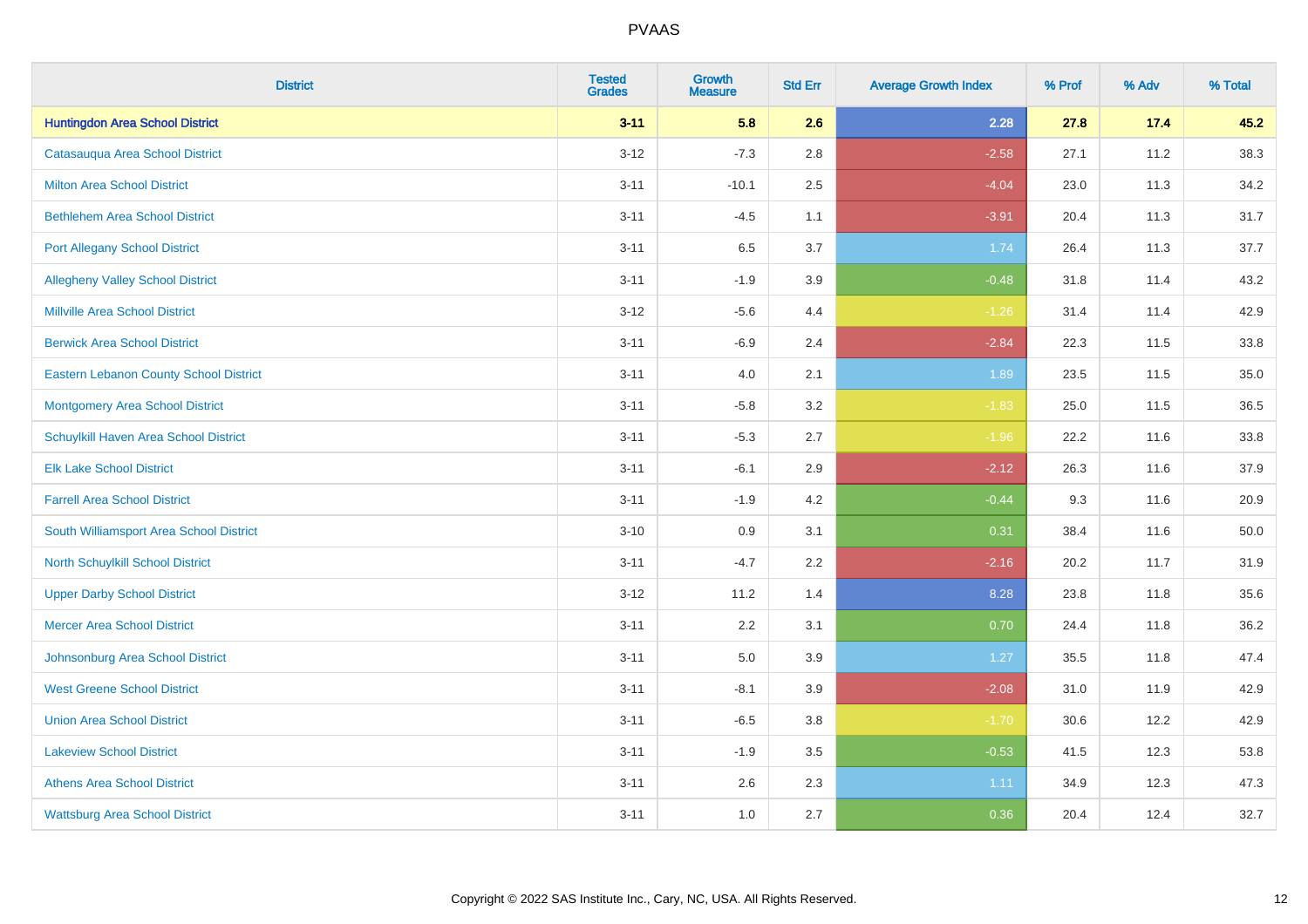| <b>District</b>                            | <b>Tested</b><br><b>Grades</b> | <b>Growth</b><br><b>Measure</b> | <b>Std Err</b> | <b>Average Growth Index</b> | % Prof | % Adv | % Total |
|--------------------------------------------|--------------------------------|---------------------------------|----------------|-----------------------------|--------|-------|---------|
| <b>Huntingdon Area School District</b>     | $3 - 11$                       | 5.8                             | 2.6            | 2.28                        | 27.8   | 17.4  | 45.2    |
| <b>Hopewell Area School District</b>       | $3 - 11$                       | $0.8\,$                         | 2.6            | 0.31                        | 34.5   | 12.4  | 46.9    |
| <b>Centennial School District</b>          | $3 - 10$                       | 1.5                             | 1.5            | 0.98                        | 23.6   | 12.4  | 36.0    |
| East Stroudsburg Area School District      | $3 - 11$                       | $-4.9$                          | 1.4            | $-3.38$                     | 22.7   | 12.5  | 35.2    |
| <b>Moshannon Valley School District</b>    | $3 - 10$                       | $-5.1$                          | 4.6            | $-1.12$                     | 25.0   | 12.5  | 37.5    |
| <b>Greater Latrobe School District</b>     | $3 - 11$                       | $-14.1$                         | 2.0            | $-7.14$                     | 41.0   | 12.6  | 53.6    |
| <b>Salisbury Township School District</b>  | $3 - 11$                       | 5.8                             | 3.6            | 1.62                        | 24.4   | 12.6  | 37.0    |
| <b>Penn-Delco School District</b>          | $3 - 11$                       | 1.3                             | 1.8            | 0.75                        | 26.5   | 12.6  | 39.1    |
| <b>Bangor Area School District</b>         | $3 - 12$                       | $-1.2$                          | 2.0            | $-0.60$                     | 25.8   | 12.7  | 38.5    |
| <b>Elizabeth Forward School District</b>   | $3 - 11$                       | $-5.5$                          | 2.5            | $-2.25$                     | 32.2   | 12.8  | 45.0    |
| Southern Columbia Area School District     | $3 - 11$                       | $-8.5$                          | 3.0            | $-2.83$                     | 30.5   | 12.8  | 43.3    |
| <b>Wyalusing Area School District</b>      | $3 - 12$                       | 5.7                             | 3.2            | 1.78                        | 38.6   | 12.9  | 51.4    |
| <b>Big Spring School District</b>          | $3 - 11$                       | $-9.8$                          | 2.3            | $-4.32$                     | 23.6   | 12.9  | 36.5    |
| <b>Neshannock Township School District</b> | $3 - 10$                       | $-12.5$                         | 2.7            | $-4.73$                     | 29.0   | 13.0  | 42.0    |
| <b>Easton Area School District</b>         | $3 - 12$                       | 6.3                             | 1.3            | 4.91                        | 24.1   | 13.0  | 37.1    |
| <b>Cambria Heights School District</b>     | $3 - 10$                       | $-6.2$                          | 2.9            | $-2.11$                     | 25.0   | 13.0  | 38.0    |
| <b>Shaler Area School District</b>         | $3 - 11$                       | $-2.1$                          | 1.8            | $-1.18$                     | 32.0   | 13.0  | 45.0    |
| <b>Southern Fulton School District</b>     | $3 - 11$                       | $-5.1$                          | 4.0            | $-1.29$                     | 21.7   | 13.0  | 34.8    |
| Northwest Area School District             | $3 - 10$                       | $-3.2$                          | 3.3            | $-0.97$                     | 30.4   | 13.0  | 43.5    |
| Susquehanna Township School District       | $3 - 12$                       | 3.9                             | 2.7            | 1.45                        | 19.0   | 13.1  | 32.0    |
| Oil City Area School District              | $3 - 11$                       | 8.6                             | 2.4            | 3.56                        | 29.1   | 13.1  | 42.2    |
| <b>Everett Area School District</b>        | $3 - 11$                       | $-1.1$                          | 3.1            | $-0.34$                     | 34.2   | 13.2  | 47.4    |
| <b>Old Forge School District</b>           | $3 - 12$                       | $-11.3$                         | 3.1            | $-3.62$                     | 28.6   | 13.2  | 41.8    |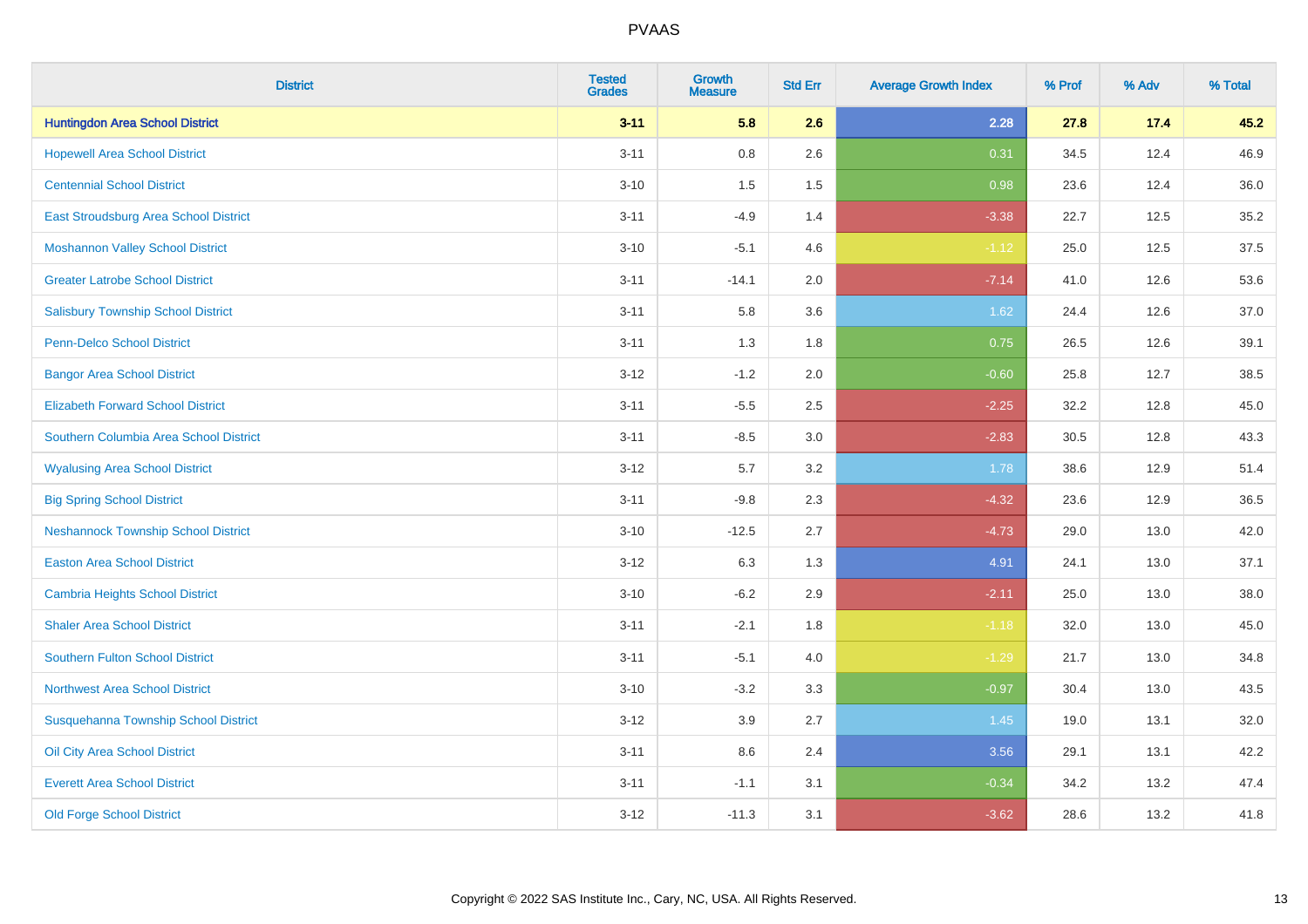| <b>District</b>                             | <b>Tested</b><br><b>Grades</b> | <b>Growth</b><br><b>Measure</b> | <b>Std Err</b> | <b>Average Growth Index</b> | % Prof | % Adv | % Total  |
|---------------------------------------------|--------------------------------|---------------------------------|----------------|-----------------------------|--------|-------|----------|
| <b>Huntingdon Area School District</b>      | $3 - 11$                       | 5.8                             | 2.6            | 2.28                        | 27.8   | 17.4  | 45.2     |
| Mifflinburg Area School District            | $3 - 11$                       | $-6.0$                          | 2.1            | $-2.87$                     | 32.7   | 13.3  | 46.0     |
| <b>Ringgold School District</b>             | $3 - 11$                       | 2.9                             | 2.2            | 1.32                        | 23.8   | 13.3  | 37.1     |
| <b>Greensburg Salem School District</b>     | $3 - 11$                       | $-6.9$                          | 2.2            | $-3.06$                     | 30.3   | 13.3  | 43.6     |
| <b>Clarion Area School District</b>         | $3 - 11$                       | 3.2                             | 3.7            | 0.88                        | 31.7   | 13.3  | 45.0     |
| <b>Wellsboro Area School District</b>       | $3 - 11$                       | $-6.3$                          | 3.0            | $-2.08$                     | 24.4   | 13.4  | 37.8     |
| <b>Jersey Shore Area School District</b>    | $3 - 11$                       | 0.7                             | 2.5            | 0.27                        | 39.3   | 13.6  | 52.9     |
| <b>Annville-Cleona School District</b>      | $3 - 12$                       | 1.1                             | 2.4            | 0.45                        | 34.8   | 13.6  | 48.5     |
| <b>Northwestern School District</b>         | $3 - 11$                       | $-14.6$                         | 3.2            | $-4.51$                     | 32.5   | 13.7  | 46.2     |
| <b>Brockway Area School District</b>        | $3 - 11$                       | $-0.4$                          | 3.5            | $-0.11$                     | 41.2   | 13.8  | 55.0     |
| Altoona Area School District                | $3 - 12$                       | 0.1                             | 1.5            | 0.07                        | 29.0   | 13.8  | 42.8     |
| Shenango Area School District               | $3 - 11$                       | 1.7                             | 3.2            | 0.52                        | 41.4   | 13.8  | 55.3     |
| Selinsgrove Area School District            | $3 - 12$                       | $-5.7$                          | 2.1            | $-2.74$                     | 25.4   | 13.9  | 39.2     |
| <b>Susquenita School District</b>           | $3 - 11$                       | $-5.9$                          | 2.6            | $-2.28$                     | 30.6   | 13.9  | 44.4     |
| <b>Kennett Consolidated School District</b> | $3 - 11$                       | $-10.4$                         | 1.7            | $-6.27$                     | 28.7   | 14.0  | 42.7     |
| <b>Chichester School District</b>           | $3 - 11$                       | $-1.8$                          | 4.2            | $-0.44$                     | 40.0   | 14.0  | 54.0     |
| <b>Avonworth School District</b>            | $3 - 10$                       | $-6.2$                          | 2.3            | $-2.68$                     | 35.9   | 14.1  | $50.0\,$ |
| <b>Fort Cherry School District</b>          | $3 - 10$                       | $-0.7$                          | 3.1            | $-0.21$                     | 30.6   | 14.1  | 44.7     |
| <b>Pine Grove Area School District</b>      | $3 - 11$                       | $-1.1$                          | 3.0            | $-0.36$                     | 29.5   | 14.3  | 43.8     |
| <b>Palmerton Area School District</b>       | $3 - 11$                       | $-0.9$                          | 2.7            | $-0.34$                     | 34.3   | 14.3  | 48.6     |
| <b>Conrad Weiser Area School District</b>   | $3 - 11$                       | 7.1                             | 2.1            | 3.34                        | 28.2   | 14.4  | 42.6     |
| <b>Somerset Area School District</b>        | $3 - 11$                       | $-7.6$                          | 2.4            | $-3.17$                     | 21.0   | 14.5  | 35.5     |
| <b>Oxford Area School District</b>          | $3 - 11$                       | $-3.1$                          | 1.8            | $-1.77$                     | 27.5   | 14.5  | 42.0     |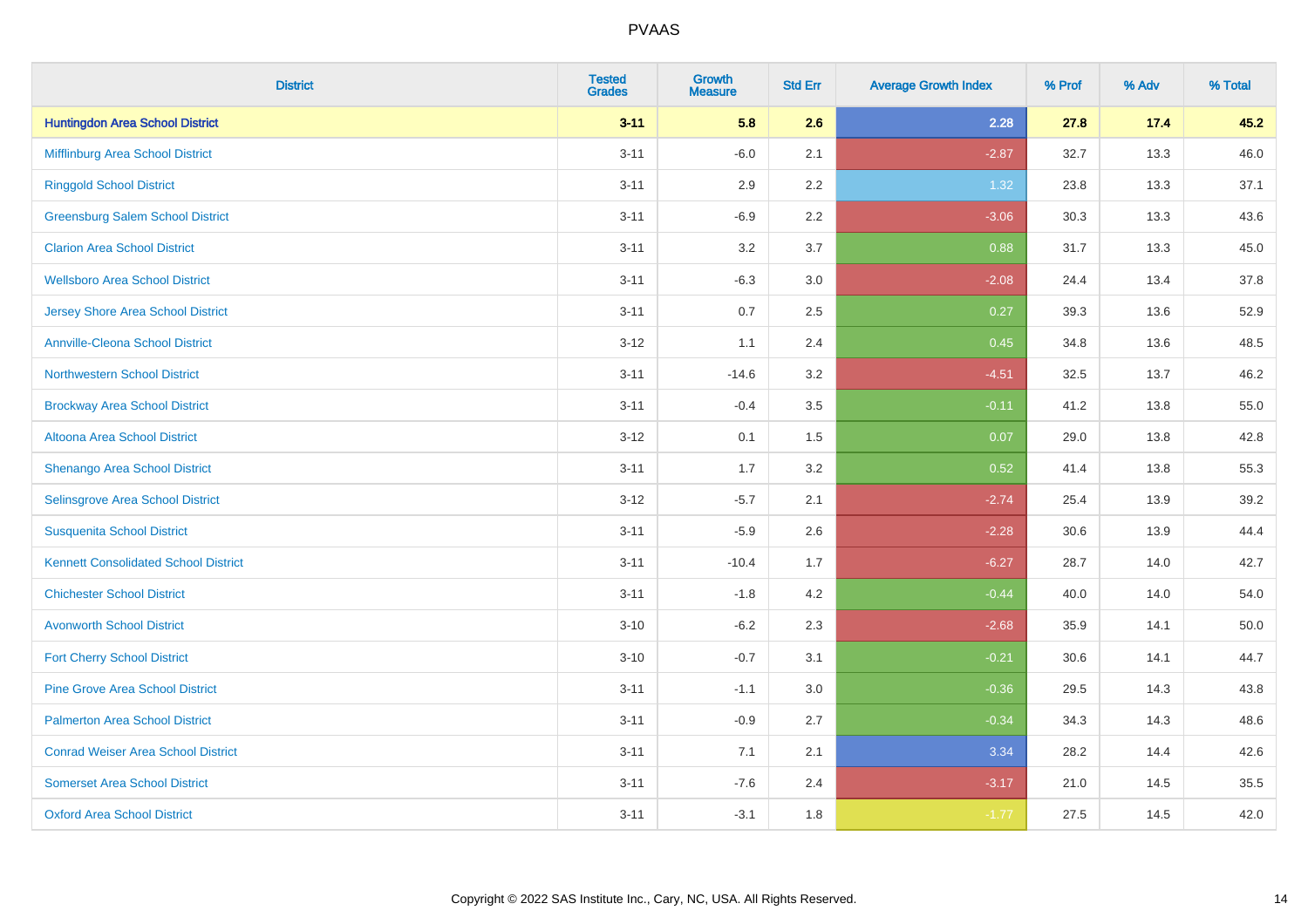| <b>District</b>                                    | <b>Tested</b><br><b>Grades</b> | <b>Growth</b><br><b>Measure</b> | <b>Std Err</b> | <b>Average Growth Index</b> | % Prof | % Adv | % Total |
|----------------------------------------------------|--------------------------------|---------------------------------|----------------|-----------------------------|--------|-------|---------|
| <b>Huntingdon Area School District</b>             | $3 - 11$                       | 5.8                             | 2.6            | 2.28                        | 27.8   | 17.4  | 45.2    |
| <b>Laurel Highlands School District</b>            | $3 - 11$                       | $-3.8$                          | 2.3            | $-1.63$                     | 20.9   | 14.6  | 35.4    |
| <b>Wilson Area School District</b>                 | $3 - 11$                       | $-0.3$                          | 2.4            | $-0.12$                     | 35.4   | 14.6  | 50.0    |
| <b>Brookville Area School District</b>             | $3 - 11$                       | $6.8\,$                         | 3.1            | 2.19                        | 46.1   | 14.6  | 60.7    |
| <b>Kutztown Area School District</b>               | $3 - 12$                       | 9.3                             | 2.8            | 3.34                        | 38.5   | 14.6  | 53.2    |
| <b>Keystone Central School District</b>            | $3 - 11$                       | 3.6                             | 1.8            | 2.04                        | 27.1   | 14.6  | 41.8    |
| <b>Baldwin-Whitehall School District</b>           | $3 - 11$                       | $-5.5$                          | 1.9            | $-2.93$                     | 32.0   | 14.7  | 46.7    |
| <b>Westmont Hilltop School District</b>            | $3 - 11$                       | $-1.0$                          | 2.8            | $-0.36$                     | 33.3   | 14.7  | 48.0    |
| <b>Pittston Area School District</b>               | $3 - 11$                       | $-8.2$                          | 2.2            | $-3.75$                     | 26.7   | 14.8  | 41.5    |
| <b>Central Greene School District</b>              | $3 - 11$                       | $-0.4$                          | 2.5            | $-0.15$                     | 27.8   | 14.8  | 42.6    |
| <b>Solanco School District</b>                     | $3 - 11$                       | 2.2                             | 1.8            | 1.18                        | 27.2   | 15.0  | 42.3    |
| <b>Forest Area School District</b>                 | $3 - 11$                       | $-1.8$                          | 4.7            | $-0.37$                     | 18.9   | 15.1  | 34.0    |
| <b>Mifflin County School District</b>              | $3 - 11$                       | 12.3                            | 1.6            | 7.69                        | 35.1   | 15.1  | 50.3    |
| <b>Middletown Area School District</b>             | $3 - 11$                       | $-3.4$                          | 2.4            | $-1.44$                     | 34.3   | 15.2  | 49.4    |
| <b>Reach Cyber Charter School</b>                  | $3 - 11$                       | 1.4                             | 3.6            | 0.40                        | 32.9   | 15.2  | 48.1    |
| <b>Chambersburg Area School District</b>           | $3 - 11$                       | $-5.6$                          | 1.3            | $-4.42$                     | 24.2   | 15.2  | 39.4    |
| Hollidaysburg Area School District                 | $3 - 11$                       | $-2.7$                          | 1.6            | $-1.64$                     | 32.6   | 15.2  | 47.8    |
| <b>West Shore School District</b>                  | $3 - 12$                       | 2.2                             | 1.3            | 1.68                        | 31.8   | 15.2  | 47.1    |
| <b>Southmoreland School District</b>               | $3 - 11$                       | $-12.5$                         | 3.1            | $-4.04$                     | 33.3   | 15.5  | 48.8    |
| <b>Hamburg Area School District</b>                | $3 - 11$                       | 0.6                             | 2.4            | 0.25                        | 28.0   | 15.5  | 43.6    |
| <b>Ridgway Area School District</b>                | $3 - 11$                       | $-6.1$                          | 4.0            | $-1.53$                     | 42.2   | 15.6  | 57.8    |
| <b>Commonwealth Charter Academy Charter School</b> | $3 - 10$                       | 4.2                             | 1.6            | 2.68                        | 27.0   | 15.6  | 42.5    |
| <b>Exeter Township School District</b>             | $3 - 11$                       | $-1.0$                          | 1.7            | $-0.58$                     | 27.2   | 15.6  | 42.8    |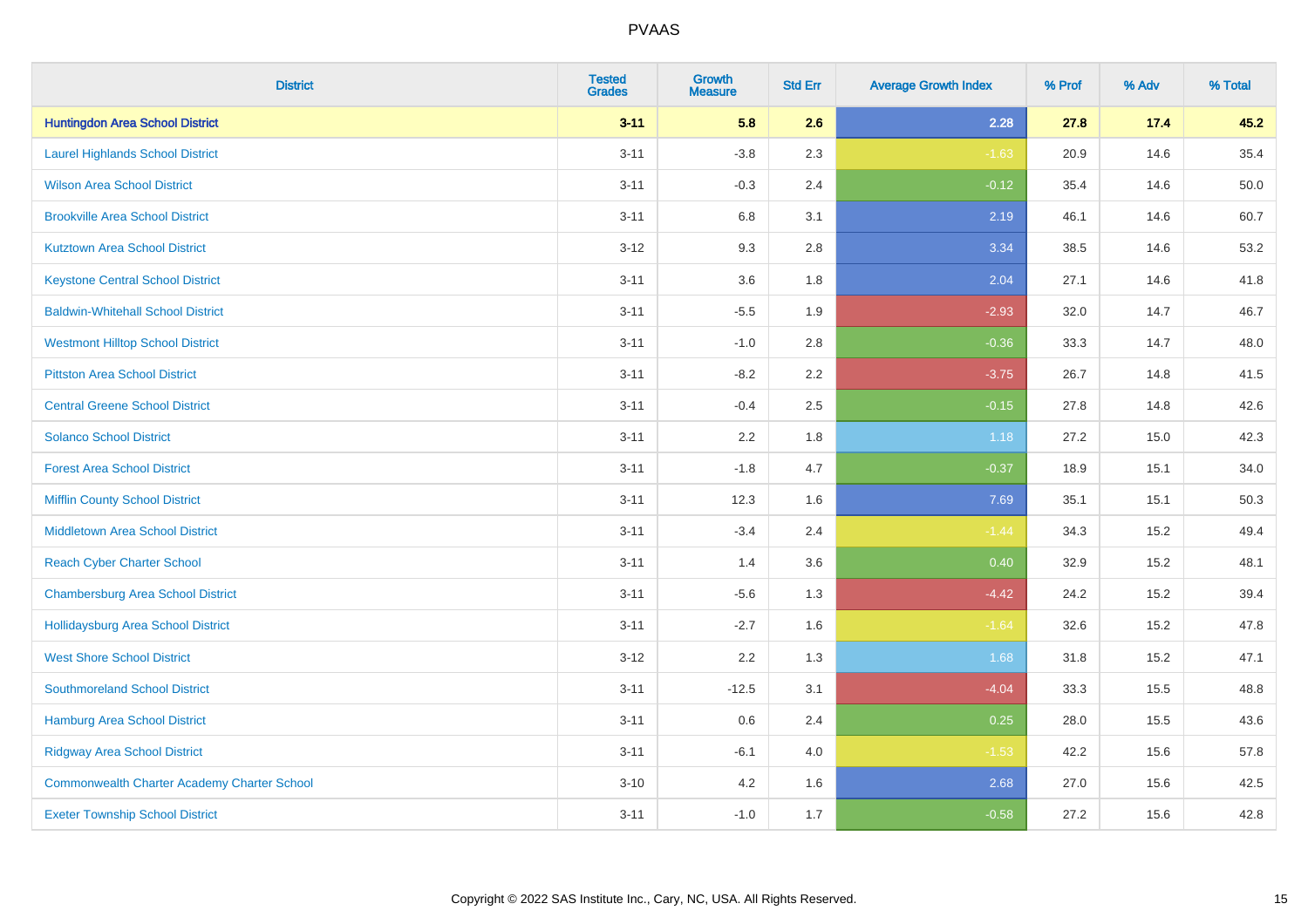| <b>District</b>                          | <b>Tested</b><br><b>Grades</b> | <b>Growth</b><br><b>Measure</b> | <b>Std Err</b> | <b>Average Growth Index</b> | % Prof | % Adv | % Total |
|------------------------------------------|--------------------------------|---------------------------------|----------------|-----------------------------|--------|-------|---------|
| <b>Huntingdon Area School District</b>   | $3 - 11$                       | 5.8                             | 2.6            | 2.28                        | 27.8   | 17.4  | 45.2    |
| <b>General Mclane School District</b>    | $3 - 11$                       | $-10.7$                         | 2.4            | $-4.40$                     | 34.0   | 15.6  | 49.6    |
| <b>Bald Eagle Area School District</b>   | $3 - 11$                       | 7.6                             | 2.5            | 3.00                        | 31.6   | 15.6  | 47.3    |
| <b>Laurel School District</b>            | $3 - 11$                       | 13.0                            | 3.1            | 4.19                        | 30.3   | 15.7  | 46.1    |
| <b>Crawford Central School District</b>  | $3 - 11$                       | 5.7                             | 2.1            | 2.71                        | 26.4   | 15.8  | 42.1    |
| <b>Valley Grove School District</b>      | $3 - 10$                       | $-4.0$                          | 5.5            | $-0.72$                     | 68.4   | 15.8  | 84.2    |
| Penn Cambria School District             | $3 - 11$                       | $-4.5$                          | 2.4            | $-1.86$                     | 27.3   | 15.8  | 43.2    |
| <b>Charleroi School District</b>         | $3 - 11$                       | $-4.3$                          | 2.7            | $-1.55$                     | 22.2   | 15.9  | 38.1    |
| <b>Brentwood Borough School District</b> | $3 - 11$                       | 1.3                             | 3.0            | 0.44                        | 20.2   | 16.0  | 36.2    |
| Mechanicsburg Area School District       | $3 - 11$                       | $-5.7$                          | 1.6            | $-3.48$                     | 35.1   | 16.0  | 51.2    |
| <b>Iroquois School District</b>          | $3 - 11$                       | 13.6                            | 2.8            | 4.83                        | 33.3   | 16.0  | 49.4    |
| <b>Western Wayne School District</b>     | $3 - 11$                       | 3.6                             | 2.6            | 1.39                        | 30.8   | 16.2  | 47.0    |
| Philipsburg-Osceola Area School District | $3 - 11$                       | 4.1                             | 3.0            | 1.37                        | 22.5   | 16.2  | 38.8    |
| <b>United School District</b>            | $3 - 11$                       | 6.3                             | 3.3            | 1.89                        | 38.8   | 16.3  | 55.0    |
| <b>Collegium Charter School</b>          | $3 - 10$                       | 21.2                            | 2.6            | 8.18                        | 25.4   | 16.4  | 41.8    |
| South Middleton School District          | $3 - 11$                       | 4.4                             | 2.2            | 1.95                        | 31.1   | 16.4  | 47.5    |
| <b>Grove City Area School District</b>   | $3 - 12$                       | $-8.8$                          | 2.3            | $-3.89$                     | 25.6   | 16.4  | 42.0    |
| <b>Troy Area School District</b>         | $3 - 10$                       | $-4.7$                          | 3.2            | $-1.46$                     | 22.8   | 16.5  | 39.2    |
| <b>California Area School District</b>   | $3 - 10$                       | $-13.7$                         | 4.5            | $-3.06$                     | 41.7   | 16.7  | 58.3    |
| <b>Bradford Area School District</b>     | $3 - 12$                       | $-1.8$                          | 2.3            | $-0.79$                     | 31.2   | 16.7  | 47.9    |
| <b>Fort Leboeuf School District</b>      | $3 - 11$                       | 3.5                             | 2.2            | 1.58                        | 32.0   | 16.8  | 48.8    |
| <b>Warrior Run School District</b>       | $3 - 11$                       | 10.5                            | 2.7            | 3.86                        | 34.1   | 16.8  | 50.9    |
| Northern Tioga School District           | $3 - 12$                       | 6.8                             | 2.6            | 2.64                        | 25.0   | 16.9  | 41.9    |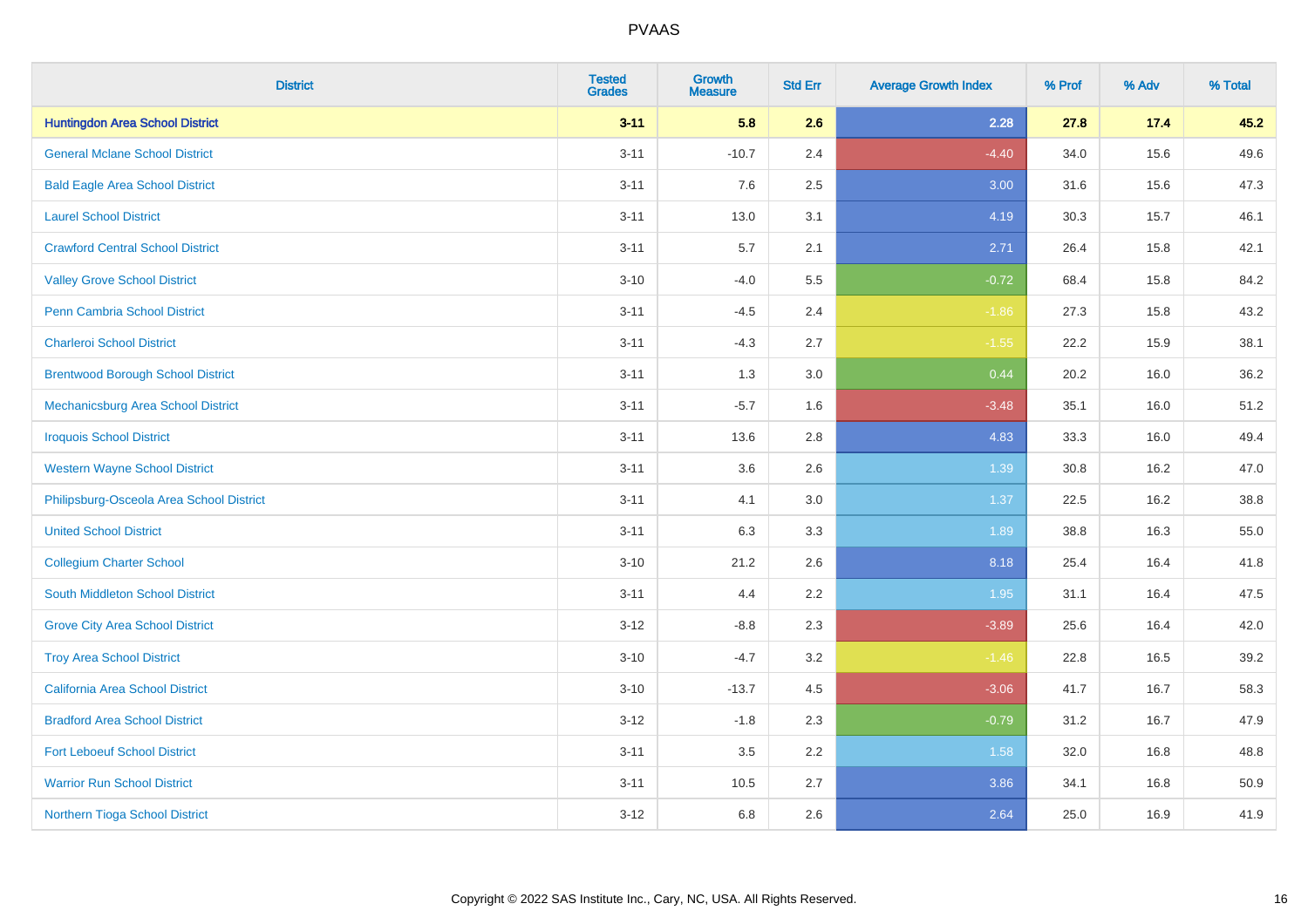| <b>District</b>                         | <b>Tested</b><br><b>Grades</b> | <b>Growth</b><br><b>Measure</b> | <b>Std Err</b> | <b>Average Growth Index</b> | % Prof | % Adv | % Total |
|-----------------------------------------|--------------------------------|---------------------------------|----------------|-----------------------------|--------|-------|---------|
| <b>Huntingdon Area School District</b>  | $3 - 11$                       | 5.8                             | 2.6            | 2.28                        | 27.8   | 17.4  | 45.2    |
| <b>Penncrest School District</b>        | $3 - 11$                       | 6.0                             | 1.9            | 3.24                        | 31.1   | 16.9  | 48.0    |
| Northern Bedford County School District | $3 - 11$                       | $-2.3$                          | 3.3            | $-0.69$                     | 26.2   | 16.9  | 43.1    |
| East Pennsboro Area School District     | $3 - 11$                       | 4.8                             | 2.1            | 2.26                        | 36.8   | 16.9  | 53.7    |
| <b>Upper Adams School District</b>      | $3 - 11$                       | 0.9                             | 2.5            | 0.37                        | 33.0   | 17.0  | 50.0    |
| <b>Riverside School District</b>        | $3 - 11$                       | $-6.2$                          | 2.7            | $-2.33$                     | 20.8   | 17.0  | 37.7    |
| <b>Bentworth School District</b>        | $3 - 11$                       | 7.0                             | 3.0            | 2.36                        | 26.6   | 17.0  | 43.6    |
| <b>South Park School District</b>       | $3 - 11$                       | $-8.8$                          | 2.5            | $-3.46$                     | 28.1   | 17.0  | 45.2    |
| <b>Octorara Area School District</b>    | $3 - 11$                       | $-7.5$                          | 3.2            | $-2.35$                     | 26.1   | 17.0  | 43.2    |
| <b>South Eastern School District</b>    | $3 - 11$                       | $-1.0$                          | 1.8            | $-0.55$                     | 36.4   | 17.1  | 53.5    |
| Pocono Mountain School District         | $3 - 12$                       | $-4.3$                          | 1.8            | $-2.43$                     | 35.5   | 17.1  | 52.6    |
| <b>Ephrata Area School District</b>     | $3 - 11$                       | 6.8                             | 1.7            | 4.08                        | 31.6   | 17.1  | 48.8    |
| <b>Chartiers Valley School District</b> | $3 - 11$                       | $-9.1$                          | 2.1            | $-4.23$                     | 20.7   | 17.4  | 38.0    |
| <b>Huntingdon Area School District</b>  | $3 - 11$                       | 5.8                             | 2.6            | 2.28                        | 27.8   | 17.4  | 45.2    |
| <b>Tamaqua Area School District</b>     | $3 - 12$                       | 6.5                             | 2.4            | 2.72                        | 34.3   | 17.5  | 51.8    |
| <b>Homer-Center School District</b>     | $3 - 11$                       | 8.8                             | 3.5            | 2.53                        | 38.0   | 17.7  | 55.8    |
| <b>Burrell School District</b>          | $3 - 11$                       | $-1.5$                          | 3.3            | $-0.44$                     | 27.8   | 17.7  | 45.6    |
| Hatboro-Horsham School District         | $3 - 11$                       | $-2.7$                          | 1.6            | $-1.65$                     | 27.9   | 17.9  | 45.8    |
| Northwestern Lehigh School District     | $3 - 11$                       | $-2.4$                          | 2.1            | $-1.14$                     | 41.7   | 17.9  | 59.5    |
| Northampton Area School District        | $3 - 11$                       | 3.2                             | 1.5            | 2.05                        | 29.8   | 17.9  | 47.7    |
| Northern Lehigh School District         | $3 - 12$                       | 6.1                             | 2.5            | 2.42                        | 21.4   | 18.0  | 39.3    |
| Lackawanna Trail School District        | $3 - 10$                       | $-11.0$                         | 3.3            | $-3.35$                     | 13.1   | 18.0  | 31.2    |
| <b>Tunkhannock Area School District</b> | $3 - 11$                       | 1.4                             | 2.0            | 0.71                        | 29.8   | 18.1  | 47.9    |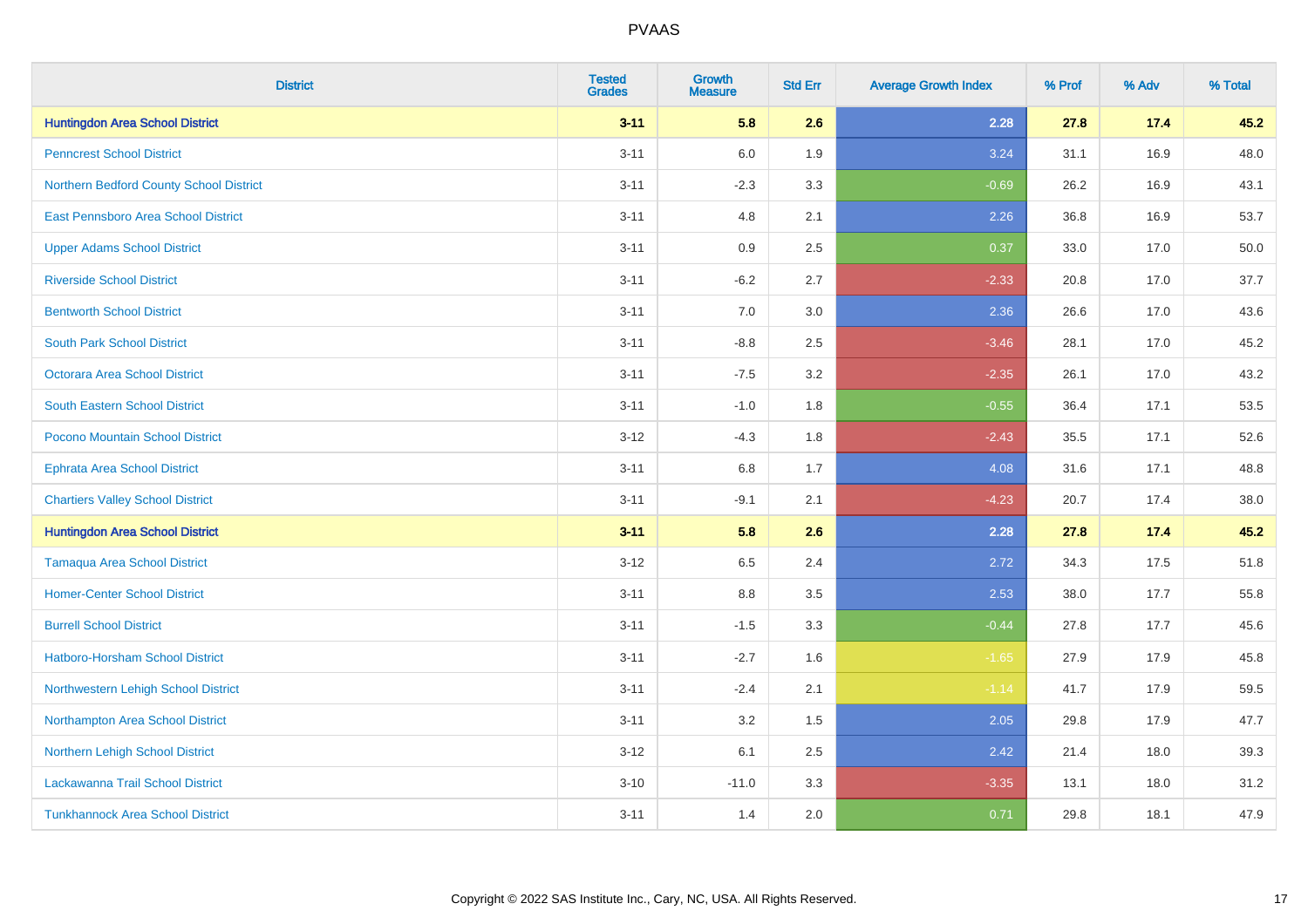| <b>District</b>                                 | <b>Tested</b><br><b>Grades</b> | <b>Growth</b><br><b>Measure</b> | <b>Std Err</b> | <b>Average Growth Index</b> | % Prof | % Adv | % Total |
|-------------------------------------------------|--------------------------------|---------------------------------|----------------|-----------------------------|--------|-------|---------|
| <b>Huntingdon Area School District</b>          | $3 - 11$                       | 5.8                             | 2.6            | 2.28                        | 27.8   | 17.4  | 45.2    |
| <b>Montoursville Area School District</b>       | $3 - 12$                       | $-8.4$                          | 2.6            | $-3.17$                     | 38.8   | 18.2  | 57.0    |
| <b>Kiski Area School District</b>               | $3 - 11$                       | $-4.0$                          | 2.0            | $-1.99$                     | 23.1   | 18.2  | 41.3    |
| Saint Marys Area School District                | $3 - 11$                       | 6.0                             | 2.2            | 2.69                        | 35.4   | 18.3  | 53.7    |
| <b>Stroudsburg Area School District</b>         | $3 - 11$                       | 7.5                             | 1.6            | 4.70                        | 30.4   | 18.3  | 48.7    |
| <b>Shikellamy School District</b>               | $3 - 10$                       | $-8.3$                          | 2.4            | $-3.42$                     | 20.8   | 18.5  | 39.2    |
| <b>Gateway School District</b>                  | $3 - 11$                       | 3.1                             | 2.0            | 1.55                        | 35.7   | 18.5  | 54.2    |
| Renaissance Academy Charter School              | $3 - 11$                       | $-5.6$                          | 3.1            | $-1.79$                     | 28.4   | 18.5  | 46.9    |
| <b>Central Valley School District</b>           | $3 - 10$                       | 4.7                             | 2.6            | 1.83                        | 37.8   | 18.5  | 56.3    |
| <b>Eastern York School District</b>             | $3 - 11$                       | $-6.2$                          | 2.3            | $-2.70$                     | 27.8   | 18.5  | 46.4    |
| <b>School Lane Charter School</b>               | $3 - 11$                       | 2.6                             | 3.6            | 0.72                        | 23.1   | 18.7  | 41.8    |
| <b>Dover Area School District</b>               | $3 - 12$                       | 7.1                             | 1.9            | 3.78                        | 33.0   | 18.7  | 51.7    |
| <b>Austin Area School District</b>              | $3 - 11$                       | 2.6                             | $6.0\,$        | 0.43                        | 25.0   | 18.8  | 43.8    |
| <b>North Clarion County School District</b>     | $3-12$                         | 3.4                             | 4.1            | 0.83                        | 45.0   | 18.8  | 63.8    |
| <b>Muncy School District</b>                    | $3 - 11$                       | 6.9                             | 3.3            | 2.12                        | 37.6   | 18.8  | 56.4    |
| <b>Wallenpaupack Area School District</b>       | $3 - 11$                       | 8.8                             | 2.1            | 4.28                        | 28.5   | 18.9  | 47.4    |
| <b>Halifax Area School District</b>             | $3 - 11$                       | 5.8                             | 3.5            | 1.64                        | 32.1   | 18.9  | 50.9    |
| Juniata County School District                  | $3 - 12$                       | 7.7                             | 2.0            | 3.81                        | 22.9   | 18.9  | 41.8    |
| <b>Girard School District</b>                   | $3 - 11$                       | $-12.3$                         | 2.6            | $-4.76$                     | 29.7   | 18.9  | 48.6    |
| <b>Dubois Area School District</b>              | $3 - 11$                       | $-2.8$                          | 2.0            | $-1.37$                     | 35.5   | 19.0  | 54.6    |
| <b>Allegheny-Clarion Valley School District</b> | $3 - 10$                       | 12.3                            | 4.1            | 3.03                        | 33.3   | 19.0  | 52.4    |
| <b>West Branch Area School District</b>         | $3 - 11$                       | 17.0                            | 3.3            | 5.20                        | 47.1   | 19.1  | 66.2    |
| South Butler County School District             | $3 - 10$                       | 6.3                             | 2.2            | 2.80                        | 37.8   | 19.2  | 57.0    |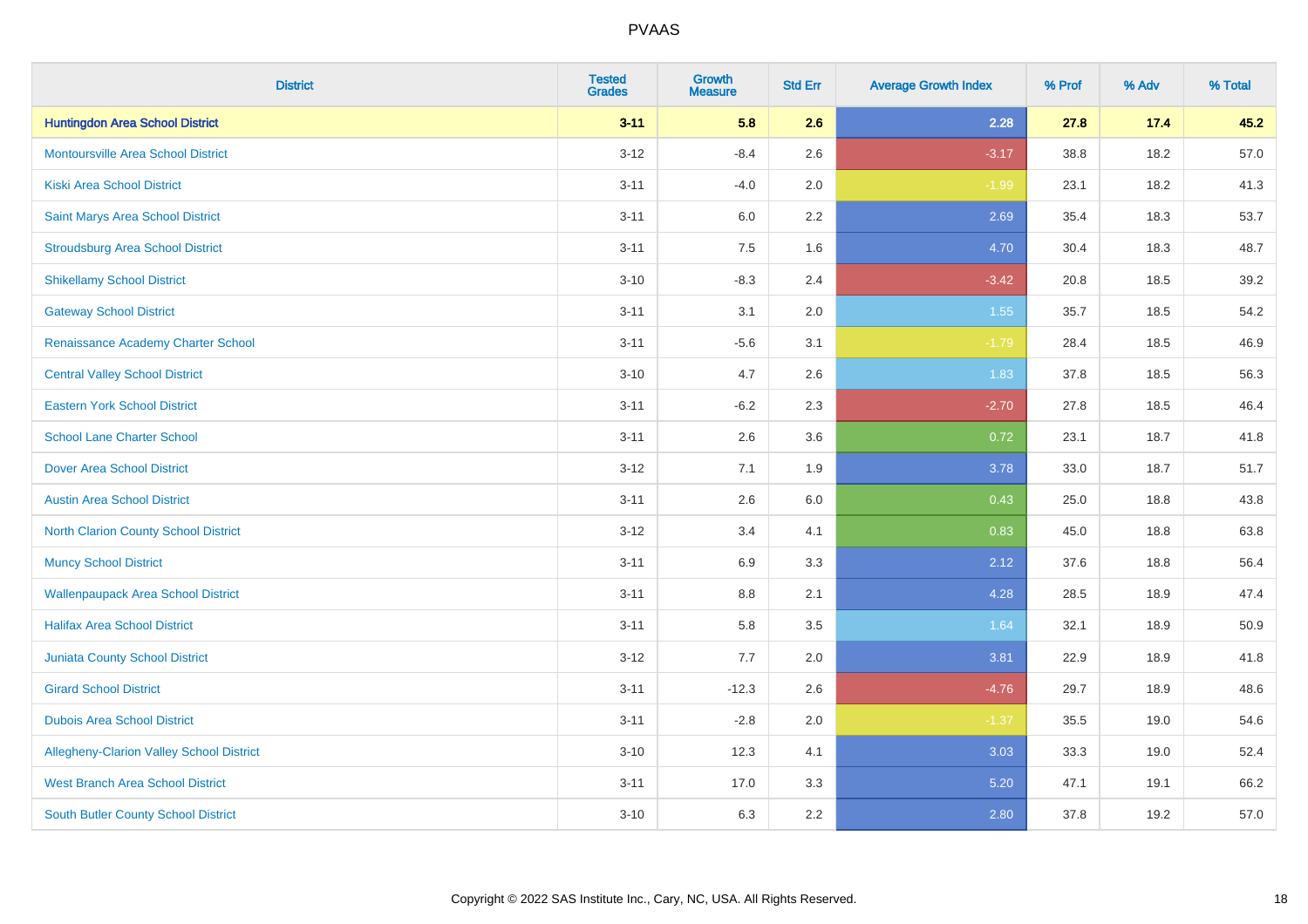| <b>District</b>                               | <b>Tested</b><br><b>Grades</b> | <b>Growth</b><br><b>Measure</b> | <b>Std Err</b> | <b>Average Growth Index</b> | % Prof | % Adv | % Total |
|-----------------------------------------------|--------------------------------|---------------------------------|----------------|-----------------------------|--------|-------|---------|
| <b>Huntingdon Area School District</b>        | $3 - 11$                       | 5.8                             | 2.6            | 2.28                        | 27.8   | 17.4  | 45.2    |
| <b>Hempfield Area School District</b>         | $3-12$                         | $-10.2$                         | 1.6            | $-6.37$                     | 28.1   | 19.2  | 47.3    |
| <b>Carlisle Area School District</b>          | $3 - 11$                       | $-5.2$                          | 1.7            | $-2.99$                     | 28.0   | 19.3  | 47.3    |
| <b>Bellwood-Antis School District</b>         | $3 - 10$                       | 3.5                             | 2.8            | 1.24                        | 40.9   | 19.4  | 60.2    |
| <b>Conewago Valley School District</b>        | $3-12$                         | 7.6                             | 1.7            | 4.46                        | 41.3   | 19.4  | 60.6    |
| <b>Agora Cyber Charter School</b>             | $3 - 11$                       | 14.6                            | 2.4            | 6.03                        | 24.7   | 19.5  | 44.2    |
| <b>Gettysburg Area School District</b>        | $3 - 11$                       | $-6.0$                          | 2.0            | $-3.02$                     | 28.8   | 19.6  | 48.5    |
| <b>South Western School District</b>          | $3 - 12$                       | 2.5                             | 1.7            | 1.48                        | 36.2   | 19.7  | 55.9    |
| <b>Kane Area School District</b>              | $3 - 10$                       | 8.8                             | 2.9            | 3.07                        | 31.4   | 19.8  | 51.2    |
| <b>North Hills School District</b>            | $3 - 11$                       | $-15.8$                         | 1.8            | $-8.84$                     | 26.4   | 19.8  | 46.2    |
| <b>Twin Valley School District</b>            | $3 - 12$                       | $-3.2$                          | 1.9            | $-1.68$                     | 38.8   | 19.8  | 58.6    |
| <b>Upper Perkiomen School District</b>        | $3 - 11$                       | 5.7                             | 1.9            | 3.04                        | 25.4   | 19.9  | 45.4    |
| <b>Clarion-Limestone Area School District</b> | $3-12$                         | $-10.0$                         | 3.6            | $-2.76$                     | 28.3   | 20.0  | 48.3    |
| <b>North Star School District</b>             | $3 - 11$                       | 1.1                             | 3.3            | 0.34                        | 26.2   | 20.0  | 46.2    |
| <b>Smethport Area School District</b>         | $3-12$                         | 5.8                             | 3.8            | 1.52                        | 24.6   | 20.0  | 44.6    |
| <b>Quakertown Community School District</b>   | $3 - 12$                       | $-4.3$                          | 1.5            | $-2.79$                     | 33.8   | 20.1  | 53.8    |
| <b>Schuylkill Valley School District</b>      | $3 - 11$                       | $-1.0$                          | 2.2            | $-0.47$                     | 29.8   | 20.2  | 50.0    |
| <b>Palisades School District</b>              | $3 - 11$                       | 7.7                             | 2.9            | 2.66                        | 27.8   | 20.3  | 48.1    |
| <b>Penn Manor School District</b>             | $3 - 11$                       | 7.1                             | 1.5            | 4.82                        | 26.7   | 20.5  | 47.2    |
| <b>West Perry School District</b>             | $3 - 11$                       | 11.0                            | 2.3            | 4.76                        | 26.9   | 20.5  | 47.4    |
| <b>Cornwall-Lebanon School District</b>       | $3 - 11$                       | 8.2                             | 1.6            | 5.24                        | 28.0   | 20.5  | 48.6    |
| <b>Portage Area School District</b>           | $3 - 10$                       | $-0.5$                          | 3.3            | $-0.14$                     | 27.0   | 20.6  | 47.6    |
| <b>Bloomsburg Area School District</b>        | $3 - 10$                       | 4.3                             | 3.4            | 1.26                        | 36.5   | 20.6  | 57.1    |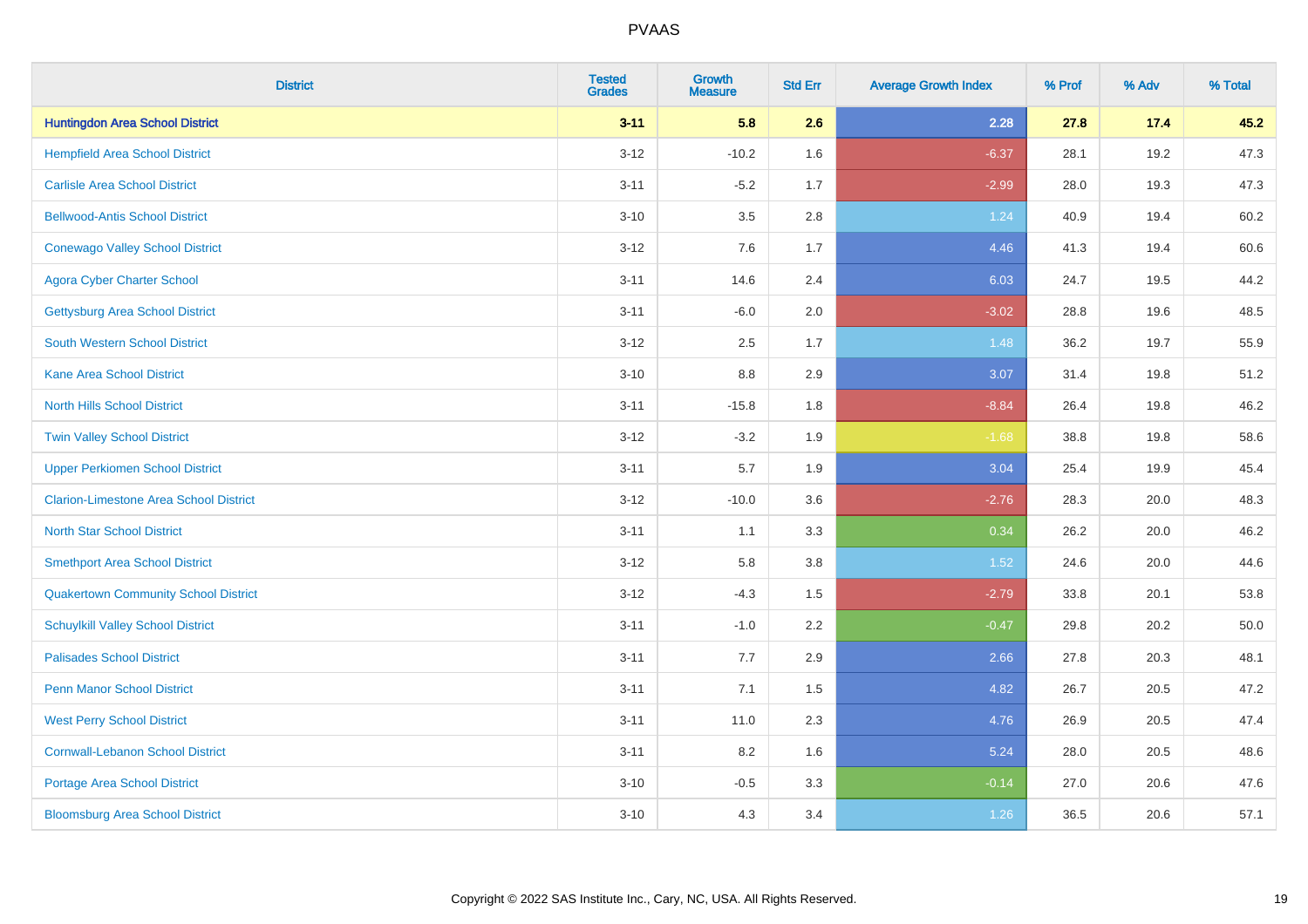| <b>District</b>                             | <b>Tested</b><br><b>Grades</b> | <b>Growth</b><br><b>Measure</b> | <b>Std Err</b> | <b>Average Growth Index</b> | % Prof | % Adv | % Total |
|---------------------------------------------|--------------------------------|---------------------------------|----------------|-----------------------------|--------|-------|---------|
| <b>Huntingdon Area School District</b>      | $3 - 11$                       | 5.8                             | 2.6            | 2.28                        | 27.8   | 17.4  | 45.2    |
| <b>Bedford Area School District</b>         | $3 - 11$                       | 6.4                             | 2.4            | 2.68                        | 31.0   | 20.6  | 51.6    |
| <b>Blackhawk School District</b>            | $3 - 11$                       | 2.0                             | 2.3            | 0.87                        | 34.6   | 20.7  | 55.3    |
| <b>Albert Gallatin Area School District</b> | $3 - 11$                       | $-1.7$                          | 2.3            | $-0.72$                     | 31.9   | 20.7  | 52.7    |
| Karns City Area School District             | $3 - 11$                       | $-7.2$                          | 2.6            | $-2.71$                     | 26.4   | 20.8  | 47.2    |
| <b>Richland School District</b>             | $3 - 11$                       | $-6.9$                          | 2.6            | $-2.63$                     | 40.1   | 20.9  | 61.0    |
| Northeastern York School District           | $3 - 11$                       | $3.8\,$                         | 1.8            | 2.11                        | 32.7   | 21.0  | 53.7    |
| <b>Sayre Area School District</b>           | $3 - 11$                       | 5.8                             | 3.2            | 1.81                        | 30.3   | 21.0  | 51.3    |
| Pennsylvania Virtual Charter School         | $3 - 11$                       | 4.4                             | 3.4            | 1.31                        | 29.8   | 21.2  | 51.0    |
| <b>Lakeland School District</b>             | $3 - 11$                       | 13.3                            | 2.8            | 4.80                        | 22.2   | 21.2  | 43.4    |
| <b>Bellefonte Area School District</b>      | $3 - 11$                       | 6.7                             | 2.0            | 3.34                        | 28.8   | 21.5  | 50.2    |
| <b>Red Lion Area School District</b>        | $3 - 11$                       | 4.5                             | 1.9            | 2.31                        | 32.3   | 21.5  | 53.8    |
| <b>MaST Community Charter School</b>        | $3 - 10$                       | $-0.9$                          | 2.5            | $-0.34$                     | 25.0   | 21.6  | 46.6    |
| <b>Crestwood School District</b>            | $3 - 11$                       | $-3.4$                          | 2.2            | $-1.52$                     | 33.1   | 21.7  | 54.9    |
| <b>Whitehall-Coplay School District</b>     | $3 - 11$                       | 11.8                            | 1.7            | 7.06                        | 32.3   | 21.7  | 54.0    |
| 21st Century Cyber Charter School           | $6 - 12$                       | 6.6                             | 2.1            | 3.16                        | 29.0   | 21.8  | 50.8    |
| <b>Slippery Rock Area School District</b>   | $3 - 11$                       | $-3.8$                          | 2.5            | $-1.56$                     | 30.8   | 21.9  | 52.7    |
| Daniel Boone Area School District           | $3 - 12$                       | 0.9                             | 1.9            | 0.46                        | 28.9   | 22.0  | 51.0    |
| <b>Greencastle-Antrim School District</b>   | $3 - 11$                       | $-0.3$                          | 2.0            | $-0.14$                     | 30.9   | 22.2  | 53.1    |
| <b>Galeton Area School District</b>         | $3 - 11$                       | 5.4                             | 5.4            | 1.01                        | 33.3   | 22.2  | 55.6    |
| <b>Dallas School District</b>               | $3 - 11$                       | 8.1                             | 2.1            | 3.87                        | 32.4   | 22.4  | 54.8    |
| Lake-Lehman School District                 | $3 - 11$                       | 14.9                            | 2.8            | 5.34                        | 25.8   | 22.5  | 48.3    |
| <b>Boyertown Area School District</b>       | $3 - 11$                       | $-2.9$                          | 1.4            | $-2.06$                     | 30.8   | 22.6  | 53.4    |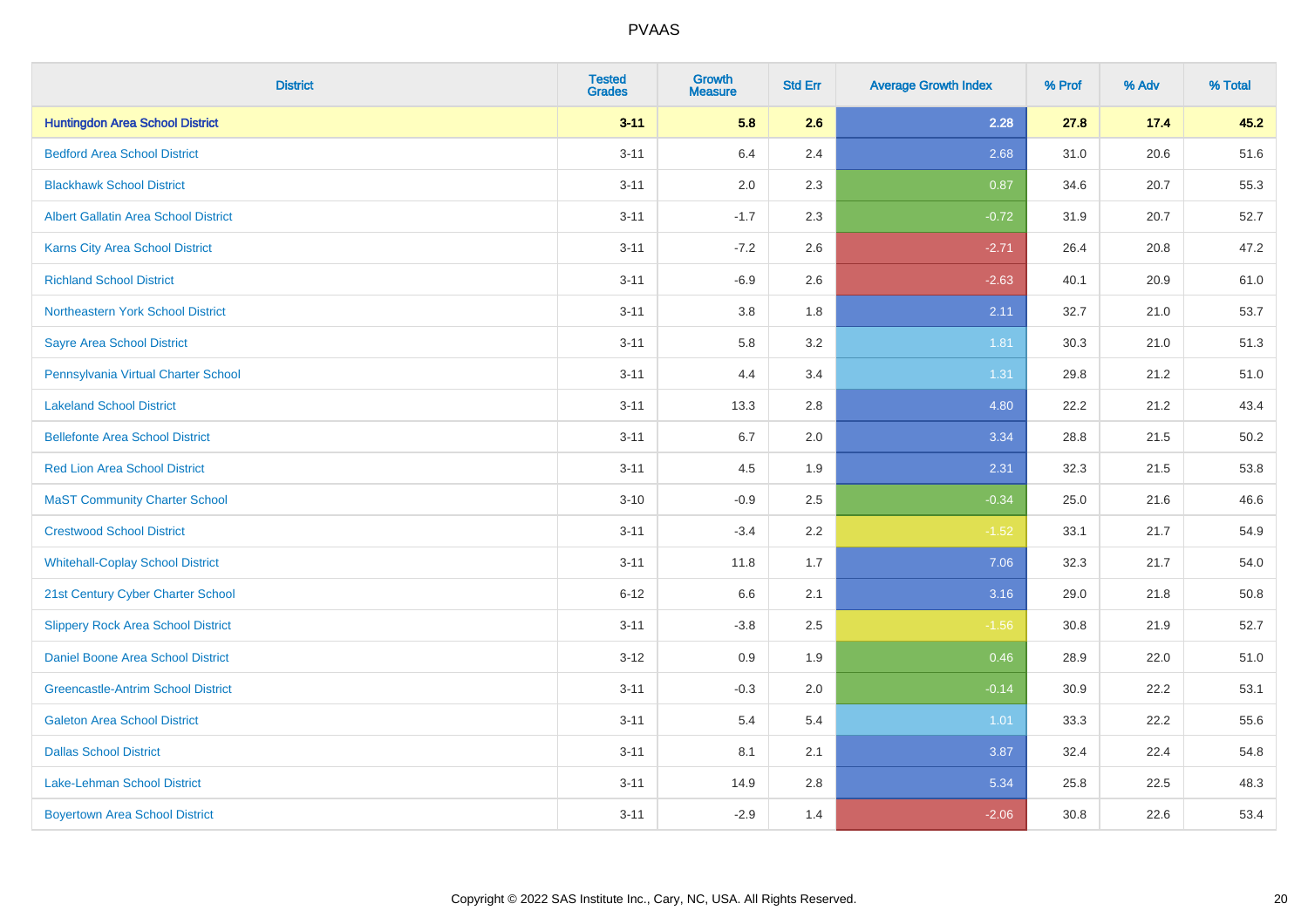| <b>District</b>                                | <b>Tested</b><br><b>Grades</b> | <b>Growth</b><br><b>Measure</b> | <b>Std Err</b> | <b>Average Growth Index</b> | % Prof | % Adv | % Total |
|------------------------------------------------|--------------------------------|---------------------------------|----------------|-----------------------------|--------|-------|---------|
| <b>Huntingdon Area School District</b>         | $3 - 11$                       | 5.8                             | 2.6            | 2.28                        | 27.8   | 17.4  | 45.2    |
| <b>Shippensburg Area School District</b>       | $3 - 11$                       | 0.5                             | 1.8            | 0.26                        | 23.5   | 22.8  | 46.3    |
| <b>Canton Area School District</b>             | $3 - 11$                       | 8.4                             | 2.9            | 2.92                        | 13.8   | 23.0  | 36.8    |
| <b>Spring Grove Area School District</b>       | $3 - 11$                       | 3.9                             | 2.0            | 1.90                        | 30.0   | 23.0  | 53.0    |
| <b>Tulpehocken Area School District</b>        | $3 - 12$                       | 1.0                             | 4.9            | 0.20                        | 11.5   | 23.1  | 34.6    |
| <b>Valley View School District</b>             | $3 - 11$                       | 9.3                             | 2.2            | 4.18                        | 26.6   | 23.1  | 49.7    |
| <b>Donegal School District</b>                 | $3-12$                         | 5.9                             | 2.2            | 2.72                        | 34.1   | 23.1  | 57.2    |
| Northern York County School District           | $3 - 11$                       | 8.4                             | 1.8            | 4.63                        | 24.3   | 23.1  | 47.4    |
| <b>Riverside Beaver County School District</b> | $3 - 11$                       | $-5.5$                          | 2.7            | $-2.03$                     | 35.8   | 23.2  | 59.0    |
| <b>West Chester Area School District</b>       | $3 - 11$                       | $-2.1$                          | 1.2            | $-1.83$                     | 36.4   | 23.2  | 59.6    |
| <b>Sharpsville Area School District</b>        | $3 - 11$                       | 3.8                             | 3.7            | 1.04                        | 41.1   | 23.2  | 64.3    |
| Penns Valley Area School District              | $3 - 12$                       | 14.1                            | 2.6            | 5.33                        | 29.6   | 23.3  | 52.9    |
| <b>Bermudian Springs School District</b>       | $3 - 11$                       | 2.5                             | 2.4            | 1.05                        | 31.8   | 23.5  | 55.3    |
| <b>Waynesboro Area School District</b>         | $3-12$                         | 3.0                             | 1.8            | 1.67                        | 26.0   | 23.5  | 49.5    |
| <b>Shanksville-Stonycreek School District</b>  | $3 - 10$                       | $-8.6$                          | 5.5            | $-1.55$                     | 17.6   | 23.5  | 41.2    |
| <b>Conestoga Valley School District</b>        | $3 - 11$                       | 2.4                             | 1.7            | 1.43                        | 35.0   | 23.5  | 58.5    |
| <b>Montour School District</b>                 | $3 - 11$                       | $-6.1$                          | 2.1            | $-2.95$                     | 31.8   | 23.6  | 55.3    |
| Pen Argyl Area School District                 | $3 - 12$                       | 12.8                            | 2.5            | 5.10                        | 28.5   | 23.8  | 52.3    |
| <b>Neshaminy School District</b>               | $3 - 11$                       | 8.6                             | 1.3            | 6.56                        | 31.3   | 23.9  | 55.2    |
| <b>Oley Valley School District</b>             | $3 - 11$                       | 1.4                             | 2.4            | 0.56                        | 37.4   | 23.9  | 61.4    |
| <b>Central York School District</b>            | $3-12$                         | 12.9                            | 1.5            | 8.64                        | 31.4   | 24.1  | 55.5    |
| <b>Owen J Roberts School District</b>          | $3 - 11$                       | $-3.5$                          | 1.5            | $-2.27$                     | 36.8   | 24.4  | 61.2    |
| <b>Clearfield Area School District</b>         | $3 - 10$                       | $-1.3$                          | 3.7            | $-0.34$                     | 43.9   | 24.6  | 68.4    |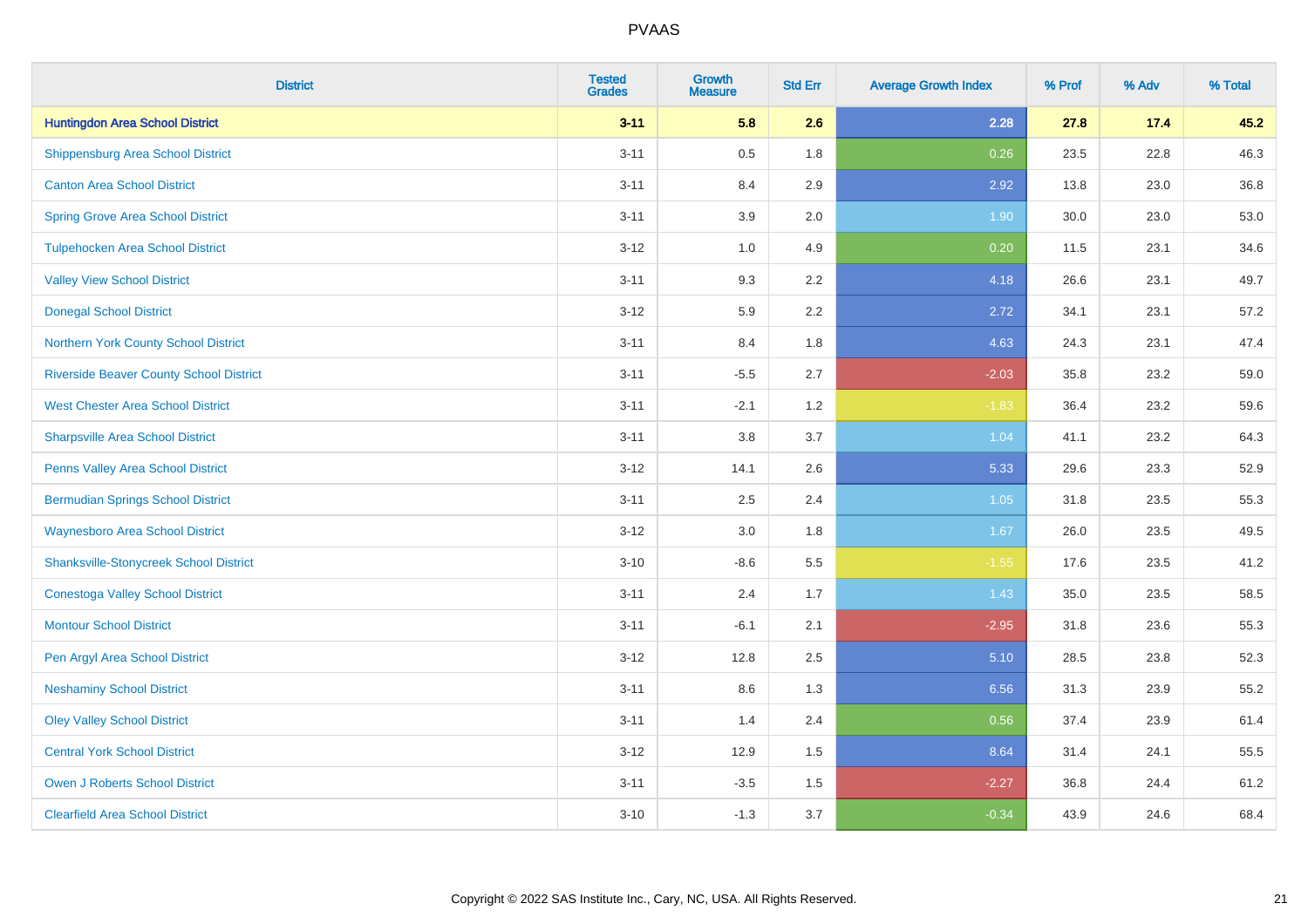| <b>District</b>                           | <b>Tested</b><br><b>Grades</b> | <b>Growth</b><br><b>Measure</b> | <b>Std Err</b> | <b>Average Growth Index</b> | % Prof | % Adv | % Total |
|-------------------------------------------|--------------------------------|---------------------------------|----------------|-----------------------------|--------|-------|---------|
| <b>Huntingdon Area School District</b>    | $3 - 11$                       | 5.8                             | 2.6            | 2.28                        | 27.8   | 17.4  | 45.2    |
| <b>Nazareth Area School District</b>      | $3 - 11$                       | $-2.5$                          | 1.7            | $-1.53$                     | 29.2   | 24.6  | 53.8    |
| <b>Armstrong School District</b>          | $3 - 11$                       | 9.8                             | 1.6            | 6.22                        | 32.8   | 24.6  | 57.4    |
| <b>North East School District</b>         | $3 - 11$                       | $-5.3$                          | 2.7            | $-1.97$                     | 31.7   | 24.8  | 56.4    |
| <b>Lehighton Area School District</b>     | $3 - 11$                       | 11.4                            | 2.4            | 4.84                        | 30.5   | 24.9  | 55.3    |
| <b>Midd-West School District</b>          | $3 - 11$                       | 3.6                             | 2.6            | 1.42                        | 28.6   | 25.0  | 53.6    |
| <b>Springfield School District</b>        | $3 - 11$                       | 1.2                             | 1.7            | 0.69                        | 31.8   | 25.2  | 56.9    |
| <b>Seneca Valley School District</b>      | $3 - 11$                       | 0.8                             | 1.4            | 0.54                        | 40.6   | 25.2  | 65.8    |
| <b>Perkiomen Valley School District</b>   | $3 - 11$                       | 2.7                             | 1.5            | 1.83                        | 35.0   | 25.3  | 60.3    |
| <b>Spring Cove School District</b>        | $3 - 11$                       | 9.1                             | 2.4            | 3.77                        | 31.8   | 25.4  | 57.1    |
| <b>Belle Vernon Area School District</b>  | $3 - 11$                       | 11.1                            | 2.3            | 4.88                        | 31.6   | 25.4  | 57.1    |
| <b>Wilson School District</b>             | $3 - 12$                       | 0.5                             | 1.5            | 0.32                        | 30.4   | 25.5  | 55.9    |
| <b>Moon Area School District</b>          | $3 - 11$                       | 1.5                             | 1.8            | 0.86                        | 34.5   | 25.5  | 60.0    |
| <b>Fleetwood Area School District</b>     | $3 - 10$                       | 10.4                            | 2.0            | 5.19                        | 31.7   | 25.8  | 57.5    |
| <b>Avon Grove Charter School</b>          | $3 - 11$                       | 9.8                             | 3.1            | 3.18                        | 32.4   | 26.0  | 58.4    |
| <b>Blue Mountain School District</b>      | $3 - 10$                       | 12.2                            | 2.1            | 5.81                        | 30.7   | 26.1  | 56.8    |
| <b>Penn-Trafford School District</b>      | $3 - 11$                       | 2.9                             | 1.8            | 1.68                        | 46.3   | 26.2  | 72.5    |
| Wilmington Area School District           | $3 - 11$                       | 11.1                            | 3.3            | 3.37                        | 29.8   | 26.2  | 56.0    |
| <b>Tuscarora School District</b>          | $3 - 11$                       | 13.4                            | 2.2            | 6.20                        | 37.1   | 26.3  | 63.4    |
| <b>Haverford Township School District</b> | $3 - 11$                       | 1.4                             | 1.4            | 1.05                        | 36.7   | 26.3  | 63.0    |
| <b>Quaker Valley School District</b>      | $3 - 11$                       | 12.2                            | 2.5            | 4.90                        | 39.5   | 26.4  | 65.9    |
| <b>East Penn School District</b>          | $3 - 11$                       | 8.9                             | 1.2            | 7.61                        | 32.8   | 26.4  | 59.2    |
| <b>Garnet Valley School District</b>      | $3 - 10$                       | 0.2                             | 1.7            | 0.13                        | 34.9   | 26.4  | 61.3    |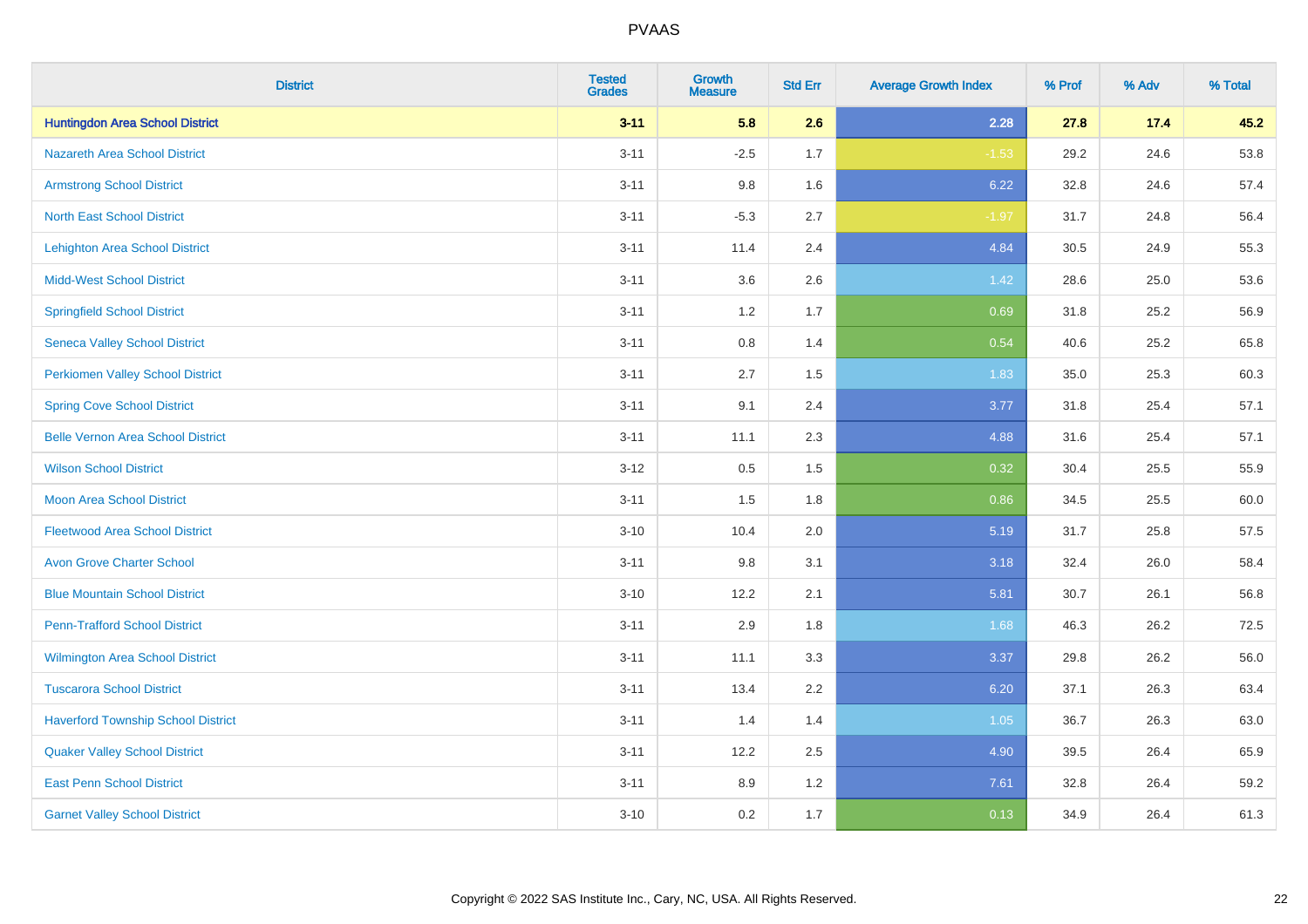| <b>District</b>                                | <b>Tested</b><br><b>Grades</b> | <b>Growth</b><br><b>Measure</b> | <b>Std Err</b> | <b>Average Growth Index</b> | % Prof | % Adv | % Total |
|------------------------------------------------|--------------------------------|---------------------------------|----------------|-----------------------------|--------|-------|---------|
| <b>Huntingdon Area School District</b>         | $3 - 11$                       | 5.8                             | 2.6            | 2.28                        | 27.8   | 17.4  | 45.2    |
| <b>Upper Moreland Township School District</b> | $3 - 11$                       | 1.1                             | 2.0            | 0.56                        | 24.8   | 26.6  | 51.3    |
| <b>Upper Dauphin Area School District</b>      | $3 - 11$                       | 16.5                            | 5.1            | 3.26                        | 37.5   | 26.8  | 64.3    |
| <b>Lower Dauphin School District</b>           | $3 - 11$                       | 5.3                             | 1.8            | 3.03                        | 30.6   | 26.8  | 57.5    |
| <b>Evergreen Community Charter School</b>      | $6 - 11$                       | $-1.1$                          | 4.7            | $-0.23$                     | 34.6   | 26.9  | 61.5    |
| <b>Hermitage School District</b>               | $3 - 12$                       | 14.0                            | 2.5            | 5.59                        | 34.0   | 27.0  | 61.0    |
| <b>West Allegheny School District</b>          | $3 - 12$                       | 8.6                             | 2.0            | 4.34                        | 37.3   | 27.2  | 64.5    |
| <b>Jenkintown School District</b>              | $3 - 11$                       | $-7.9$                          | 4.1            | $-1.92$                     | 34.1   | 27.3  | 61.4    |
| <b>Bethel Park School District</b>             | $3 - 11$                       | $-4.4$                          | 1.7            | $-2.62$                     | 40.1   | 27.3  | 67.4    |
| <b>West Jefferson Hills School District</b>    | $3 - 11$                       | 1.9                             | 1.9            | 0.99                        | 34.8   | 27.3  | 62.1    |
| <b>Plum Borough School District</b>            | $3 - 11$                       | $-9.4$                          | 2.4            | $-3.98$                     | 32.9   | 27.4  | 60.4    |
| <b>Phoenixville Area School District</b>       | $3 - 11$                       | 7.3                             | 1.8            | 3.96                        | 32.3   | 27.6  | 59.8    |
| Elizabethtown Area School District             | $3 - 12$                       | 7.1                             | 1.7            | 4.19                        | 36.4   | 27.6  | 64.0    |
| <b>Pennridge School District</b>               | $3 - 10$                       | 7.4                             | 1.5            | 5.10                        | 32.0   | 27.6  | 59.6    |
| <b>Norwin School District</b>                  | $3 - 11$                       | $-1.1$                          | 1.6            | $-0.70$                     | 37.7   | 27.6  | 65.2    |
| <b>Pennsbury School District</b>               | $3 - 11$                       | 5.6                             | 1.3            | 4.38                        | 37.7   | 27.7  | 65.4    |
| <b>Beaver Area School District</b>             | $3 - 10$                       | $-3.0$                          | 2.5            | $-1.16$                     | 25.8   | 27.8  | 53.6    |
| Pennsylvania Leadership Charter School         | $3 - 11$                       | 8.0                             | 1.9            | 4.22                        | 33.1   | 27.8  | 60.9    |
| Conemaugh Township Area School District        | $3 - 12$                       | 4.8                             | 3.5            | 1.39                        | 30.9   | 27.8  | 58.8    |
| <b>Southern Lehigh School District</b>         | $3 - 11$                       | $-4.1$                          | 2.1            | $-1.94$                     | 39.3   | 28.0  | 67.2    |
| South Side Area School District                | $3 - 11$                       | $-0.6$                          | 3.1            | $-0.19$                     | 24.0   | 28.0  | 52.0    |
| <b>Coudersport Area School District</b>        | $3 - 11$                       | 14.8                            | 3.4            | 4.33                        | 34.7   | 28.0  | 62.7    |
| <b>Wyomissing Area School District</b>         | $3 - 12$                       | $-2.4$                          | 2.6            | $-0.92$                     | 25.6   | 28.1  | 53.7    |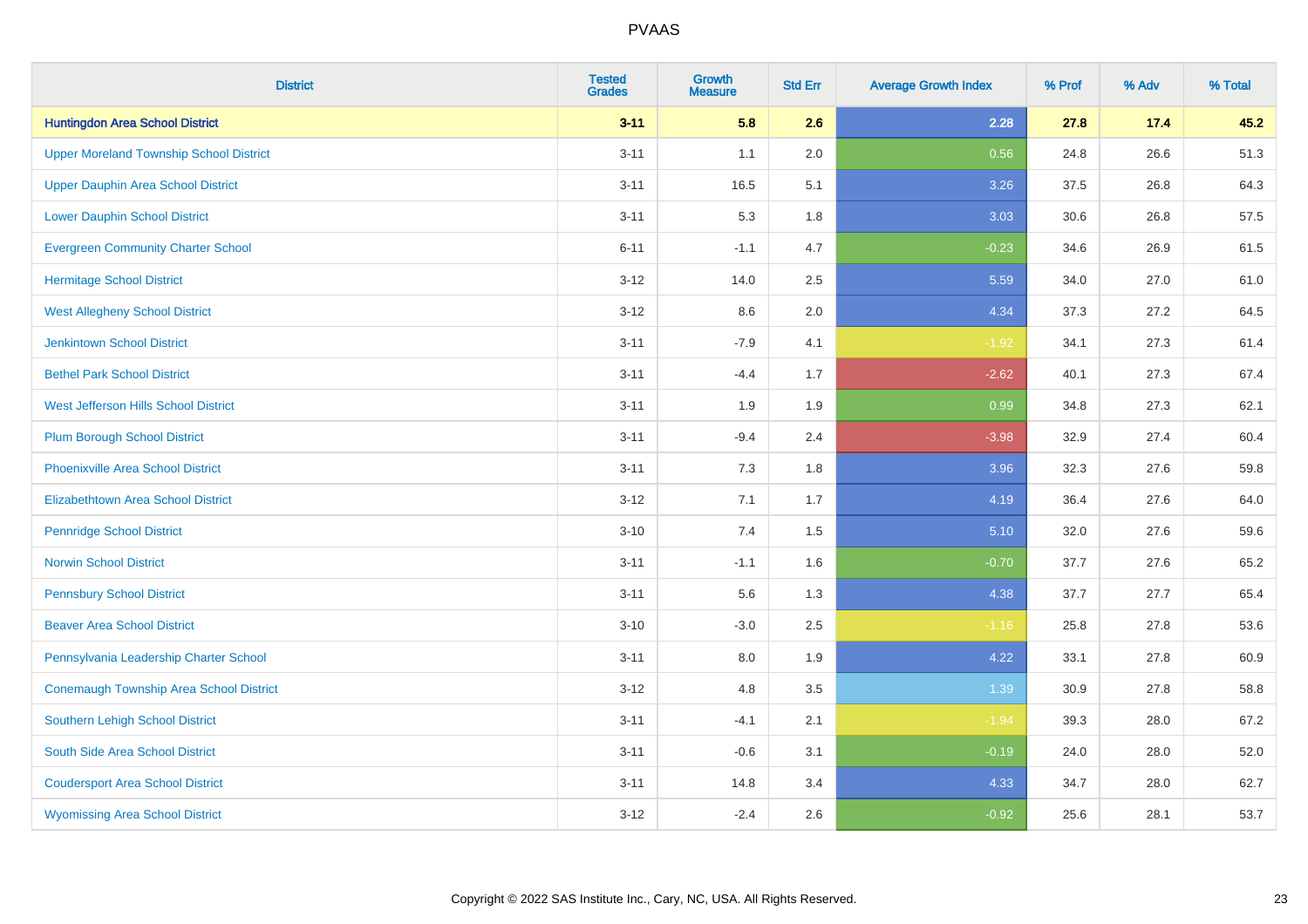| <b>District</b>                                 | <b>Tested</b><br><b>Grades</b> | <b>Growth</b><br><b>Measure</b> | <b>Std Err</b> | <b>Average Growth Index</b> | % Prof | % Adv | % Total |
|-------------------------------------------------|--------------------------------|---------------------------------|----------------|-----------------------------|--------|-------|---------|
| <b>Huntingdon Area School District</b>          | $3 - 11$                       | 5.8                             | 2.6            | 2.28                        | 27.8   | 17.4  | 45.2    |
| <b>Canon-Mcmillan School District</b>           | $3 - 11$                       | $-5.0$                          | 1.5            | $-3.25$                     | 30.8   | 28.5  | 59.3    |
| <b>Benton Area School District</b>              | $3 - 10$                       | 8.1                             | 4.0            | 2.01                        | 35.7   | 28.6  | 64.3    |
| <b>Brandywine Heights Area School District</b>  | $3 - 11$                       | 5.8                             | 2.6            | 2.27                        | 27.7   | 28.6  | 56.2    |
| <b>Abington School District</b>                 | $3 - 10$                       | 0.9                             | 1.6            | 0.57                        | 29.7   | 28.7  | 58.4    |
| <b>Montrose Area School District</b>            | $3 - 10$                       | 12.3                            | 2.8            | 4.41                        | 37.8   | 28.9  | 66.7    |
| <b>Punxsutawney Area School District</b>        | $3 - 11$                       | 15.8                            | 2.7            | 5.83                        | 18.6   | 29.0  | 47.6    |
| <b>Wissahickon School District</b>              | $3 - 10$                       | $-5.3$                          | 1.7            | $-3.14$                     | 27.5   | 29.0  | 56.6    |
| <b>Tyrone Area School District</b>              | $3 - 12$                       | 29.2                            | 2.3            | 12.86                       | 36.6   | 29.1  | 65.7    |
| <b>Southern York County School District</b>     | $3 - 11$                       | 15.5                            | 1.8            | 8.48                        | 37.6   | 29.2  | 66.8    |
| <b>Littlestown Area School District</b>         | $3 - 11$                       | 28.7                            | 2.4            | 11.83                       | 38.4   | 29.3  | 67.7    |
| <b>Rose Tree Media School District</b>          | $3 - 10$                       | $-2.8$                          | 2.1            | $-1.33$                     | 35.2   | 29.6  | 64.8    |
| <b>Freeport Area School District</b>            | $3 - 10$                       | $-0.2$                          | 2.1            | $-0.10$                     | 37.4   | 29.8  | 67.2    |
| <b>Upper Dublin School District</b>             | $3 - 12$                       | 2.1                             | 1.8            | 1.19                        | 34.7   | 30.0  | 64.7    |
| Capital Area School for the Arts Charter School | $9 - 11$                       | 14.2                            | 4.5            | 3.13                        | 27.5   | 30.0  | 57.5    |
| <b>Millcreek Township School District</b>       | $3 - 11$                       | 9.1                             | 1.4            | 6.61                        | 34.5   | 30.1  | 64.6    |
| <b>Indiana Area School District</b>             | $3 - 11$                       | 12.0                            | 2.0            | 5.98                        | 30.0   | 30.4  | 60.3    |
| <b>Parkland School District</b>                 | $3 - 11$                       | $-3.7$                          | 1.2            | $-3.17$                     | 31.4   | 30.6  | 62.0    |
| <b>Springfield Township School District</b>     | $3 - 11$                       | $-3.9$                          | 3.1            | $-1.27$                     | 37.2   | 30.8  | 68.1    |
| <b>Manheim Township School District</b>         | $3 - 12$                       | 10.9                            | 1.5            | 7.51                        | 30.9   | 31.0  | 61.9    |
| <b>York Suburban School District</b>            | $3 - 11$                       | 7.4                             | 2.1            | 3.55                        | 24.9   | 31.2  | 56.1    |
| <b>Souderton Area School District</b>           | $3 - 11$                       | 18.5                            | 1.4            | 12.86                       | 39.2   | 31.2  | 70.4    |
| <b>Abington Heights School District</b>         | $3 - 11$                       | 6.7                             | 1.7            | 4.00                        | 33.8   | 31.7  | 65.5    |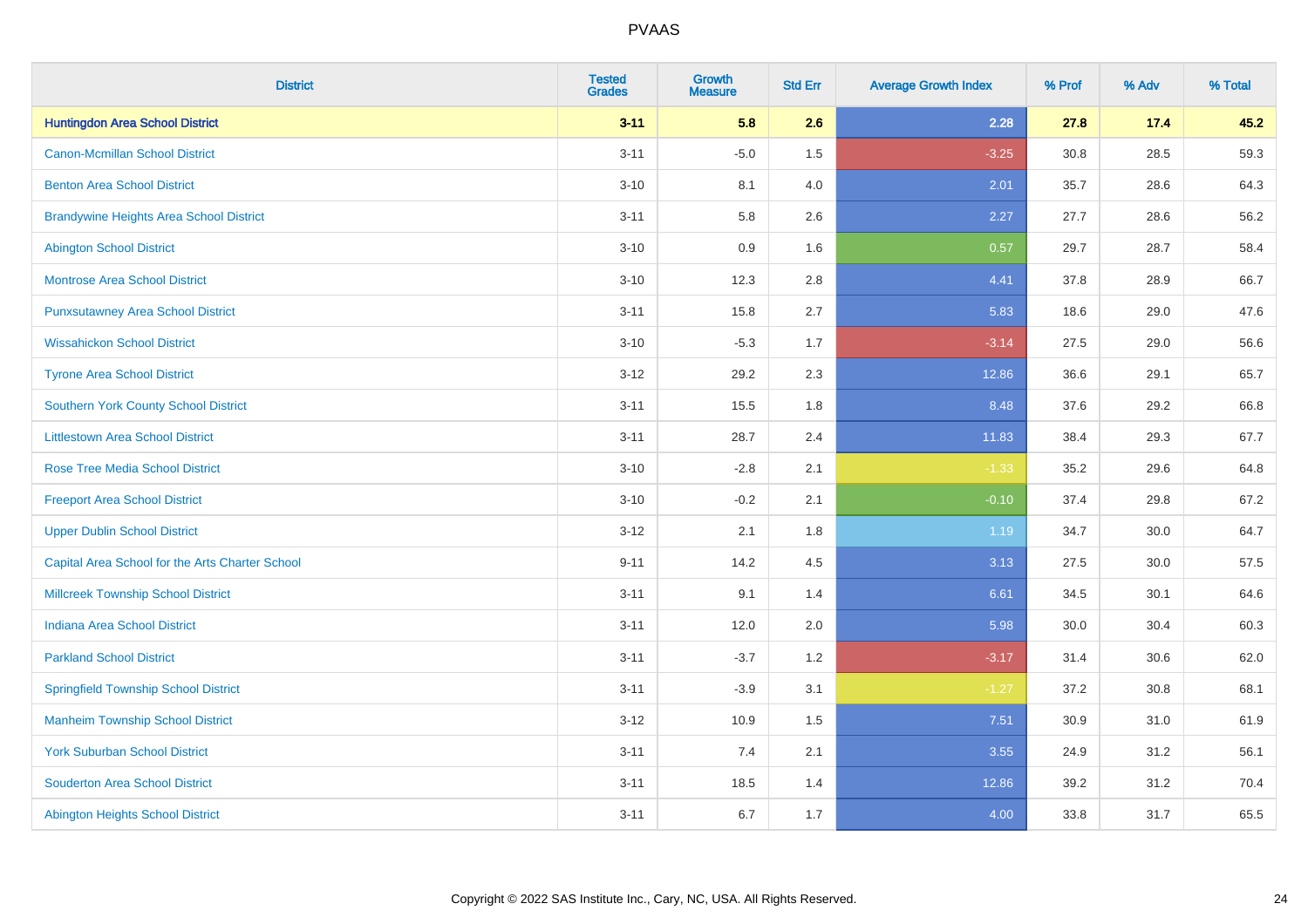| <b>District</b>                                | <b>Tested</b><br><b>Grades</b> | <b>Growth</b><br><b>Measure</b> | <b>Std Err</b> | <b>Average Growth Index</b> | % Prof | % Adv | % Total |
|------------------------------------------------|--------------------------------|---------------------------------|----------------|-----------------------------|--------|-------|---------|
| <b>Huntingdon Area School District</b>         | $3 - 11$                       | 5.8                             | 2.6            | 2.28                        | 27.8   | 17.4  | 45.2    |
| Downingtown Area School District               | $3 - 11$                       | 4.4                             | 1.1            | 4.06                        | 30.1   | 32.0  | 62.2    |
| <b>Delaware Valley School District</b>         | $3 - 11$                       | 15.7                            | 1.6            | 9.62                        | 36.7   | 32.1  | 68.8    |
| Lampeter-Strasburg School District             | $3 - 12$                       | 11.0                            | 1.9            | 5.69                        | 35.4   | 32.3  | 67.7    |
| <b>Cocalico School District</b>                | $3 - 11$                       | 12.3                            | 1.9            | 6.48                        | 28.2   | 32.3  | 60.5    |
| <b>Mars Area School District</b>               | $3 - 10$                       | 6.6                             | 1.9            | 3.45                        | 36.7   | 32.4  | 69.1    |
| <b>Upper Merion Area School District</b>       | $3 - 11$                       | 14.0                            | 2.0            | 7.15                        | 34.4   | 32.6  | 67.0    |
| <b>Greenwood School District</b>               | $3 - 11$                       | 11.3                            | 3.6            | 3.14                        | 31.2   | 32.8  | 63.9    |
| <b>Lower Moreland Township School District</b> | $3 - 11$                       | 8.7                             | 2.0            | 4.35                        | 38.2   | 33.2  | 71.4    |
| <b>Avon Grove School District</b>              | $3 - 10$                       | 7.6                             | 1.4            | 5.29                        | 33.7   | 33.2  | 67.0    |
| <b>North Pocono School District</b>            | $3 - 11$                       | 13.1                            | 3.7            | 3.54                        | 31.4   | 33.3  | 64.7    |
| <b>Great Valley School District</b>            | $3 - 11$                       | 5.4                             | 2.0            | 2.77                        | 33.8   | 33.5  | 67.3    |
| <b>Methacton School District</b>               | $3 - 11$                       | 11.0                            | 1.6            | 6.94                        | 36.0   | 33.6  | 69.6    |
| Palmyra Area School District                   | $3 - 11$                       | 16.2                            | 1.8            | 9.02                        | 38.8   | 34.0  | 72.8    |
| <b>Dallastown Area School District</b>         | $3 - 11$                       | 19.9                            | 1.4            | 14.14                       | 36.8   | 34.2  | 71.0    |
| <b>Fairview School District</b>                | $3 - 11$                       | 8.3                             | 2.4            | 3.43                        | 41.9   | 34.9  | 76.7    |
| <b>Franklin Regional School District</b>       | $3 - 11$                       | 11.3                            | 1.8            | 6.13                        | 30.0   | 35.0  | 65.0    |
| <b>Loyalsock Township School District</b>      | $3 - 12$                       | 26.7                            | 2.7            | 9.92                        | 36.8   | 35.1  | 71.9    |
| <b>Council Rock School District</b>            | $3 - 11$                       | 13.5                            | 1.1            | 12.27                       | 32.0   | 35.4  | 67.4    |
| <b>Manheim Central School District</b>         | $3 - 11$                       | 12.8                            | 2.0            | 6.52                        | 27.8   | 35.4  | 63.2    |
| <b>North Penn School District</b>              | $3 - 11$                       | 17.6                            | 1.0            | 17.53                       | 30.8   | 35.7  | 66.4    |
| <b>Pine-Richland School District</b>           | $3 - 11$                       | 9.3                             | 1.7            | 5.56                        | 42.3   | 35.8  | 78.1    |
| <b>Tredyffrin-Easttown School District</b>     | $3 - 10$                       | 8.7                             | 2.4            | 3.57                        | 35.2   | 35.8  | 71.0    |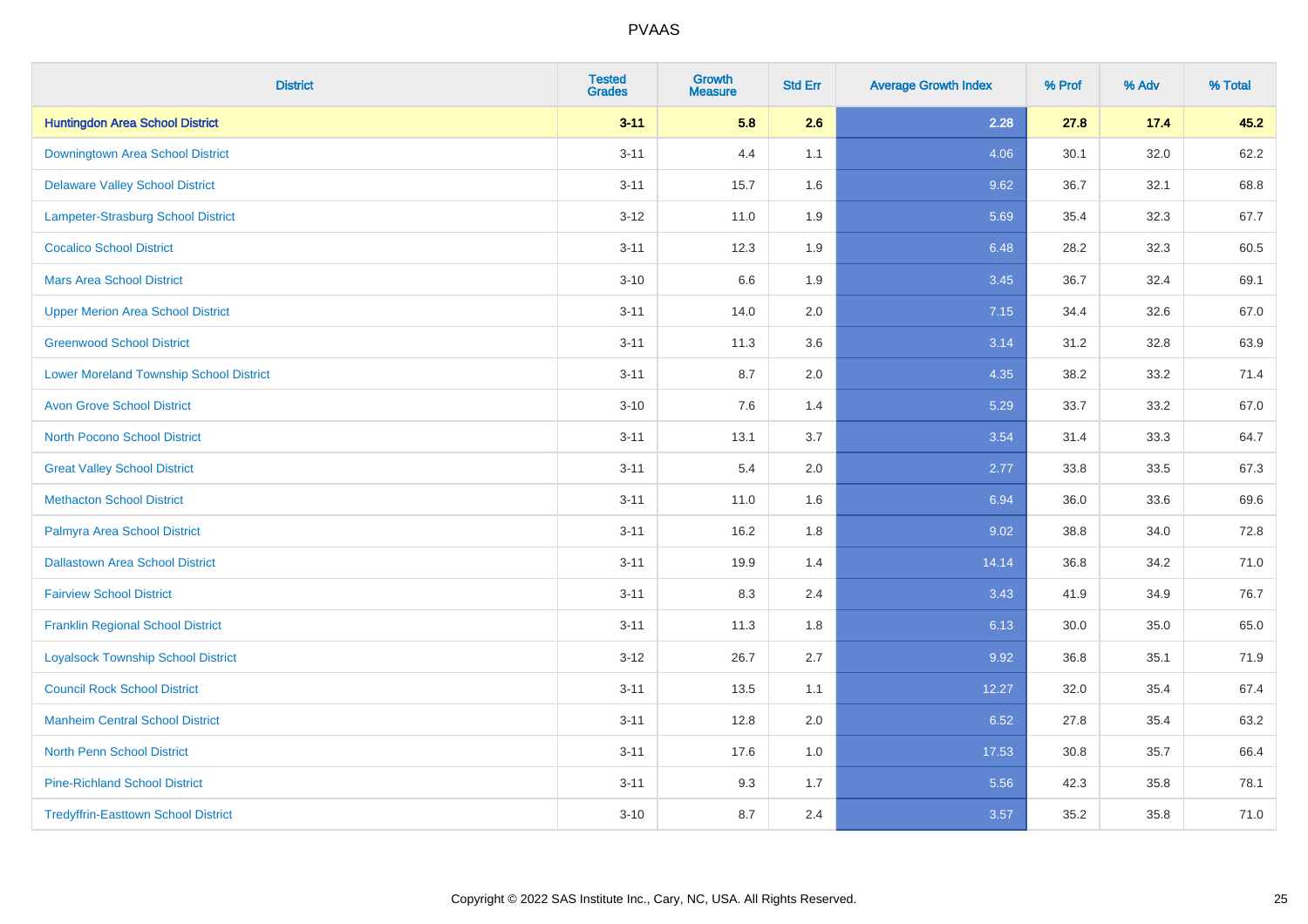| <b>District</b>                                 | <b>Tested</b><br><b>Grades</b> | <b>Growth</b><br><b>Measure</b> | <b>Std Err</b> | <b>Average Growth Index</b> | % Prof | % Adv | % Total |
|-------------------------------------------------|--------------------------------|---------------------------------|----------------|-----------------------------|--------|-------|---------|
| <b>Huntingdon Area School District</b>          | $3 - 11$                       | 5.8                             | 2.6            | 2.28                        | 27.8   | 17.4  | 45.2    |
| <b>Lewisburg Area School District</b>           | $3 - 11$                       | 1.7                             | 2.4            | 0.72                        | 35.9   | 35.9  | 71.8    |
| <b>Warwick School District</b>                  | $3 - 11$                       | 21.7                            | 1.8            | 11.76                       | 27.7   | 36.3  | 64.0    |
| <b>Eastern Lancaster County School District</b> | $3 - 12$                       | 2.9                             | 3.2            | 0.91                        | 35.2   | 36.4  | 71.6    |
| <b>Hempfield School District</b>                | $3 - 11$                       | 13.4                            | 1.3            | 10.53                       | 29.9   | 36.8  | 66.7    |
| <b>Wallingford-Swarthmore School District</b>   | $3 - 10$                       | 5.0                             | 2.2            | 2.25                        | 33.3   | 37.1  | 70.4    |
| <b>Mountain View School District</b>            | $3 - 11$                       | 24.2                            | 3.4            | $7.20$                      | 45.8   | 37.3  | 83.0    |
| Mt Lebanon School District                      | $3 - 11$                       | 2.4                             | 1.3            | 1.79                        | 39.3   | 37.4  | 76.8    |
| <b>Pequea Valley School District</b>            | $3 - 11$                       | 18.0                            | 3.1            | 5.74                        | 29.2   | 37.5  | 66.7    |
| <b>Central Columbia School District</b>         | $3 - 12$                       | 0.3                             | 2.3            | 0.12                        | 25.4   | 37.6  | 63.0    |
| South Fayette Township School District          | $3 - 11$                       | 6.0                             | 1.8            | 3.33                        | 32.2   | 38.3  | 70.5    |
| <b>Radnor Township School District</b>          | $3 - 12$                       | 7.5                             | 1.9            | 4.03                        | 33.0   | 38.3  | 71.3    |
| <b>Hampton Township School District</b>         | $3 - 11$                       | 7.4                             | 2.0            | 3.79                        | 37.9   | 39.2  | 77.0    |
| <b>Cumberland Valley School District</b>        | $3 - 12$                       | 18.6                            | 1.2            | 15.79                       | 31.3   | 39.2  | 70.5    |
| <b>Saucon Valley School District</b>            | $3 - 11$                       | 18.9                            | 2.2            | 8.48                        | 26.0   | 39.6  | 65.6    |
| <b>Wayne Highlands School District</b>          | $3 - 11$                       | 22.5                            | 2.5            | 9.16                        | 33.8   | 40.4  | 74.2    |
| <b>Harbor Creek School District</b>             | $3 - 11$                       | 13.4                            | 2.3            | 5.80                        | 34.5   | 40.7  | 75.2    |
| <b>Berlin Brothersvalley School District</b>    | $3 - 11$                       | 19.6                            | 4.0            | 4.93                        | 28.3   | 41.3  | 69.6    |
| <b>Camp Hill School District</b>                | $3 - 12$                       | 20.7                            | 2.9            | 7.00                        | 32.3   | 41.4  | 73.7    |
| <b>Central Bucks School District</b>            | $3 - 11$                       | 15.5                            | 0.9            | 17.94                       | 34.8   | 41.4  | 76.2    |
| <b>Peters Township School District</b>          | $3 - 11$                       | 14.1                            | 1.7            | 8.16                        | 35.2   | 41.6  | 76.8    |
| <b>Line Mountain School District</b>            | $3 - 11$                       | 11.7                            | 3.9            | 3.01                        | 40.4   | 42.3  | 82.7    |
| <b>Marple Newtown School District</b>           | $3 - 11$                       | 20.6                            | 2.3            | 8.95                        | 31.1   | 42.7  | 73.8    |